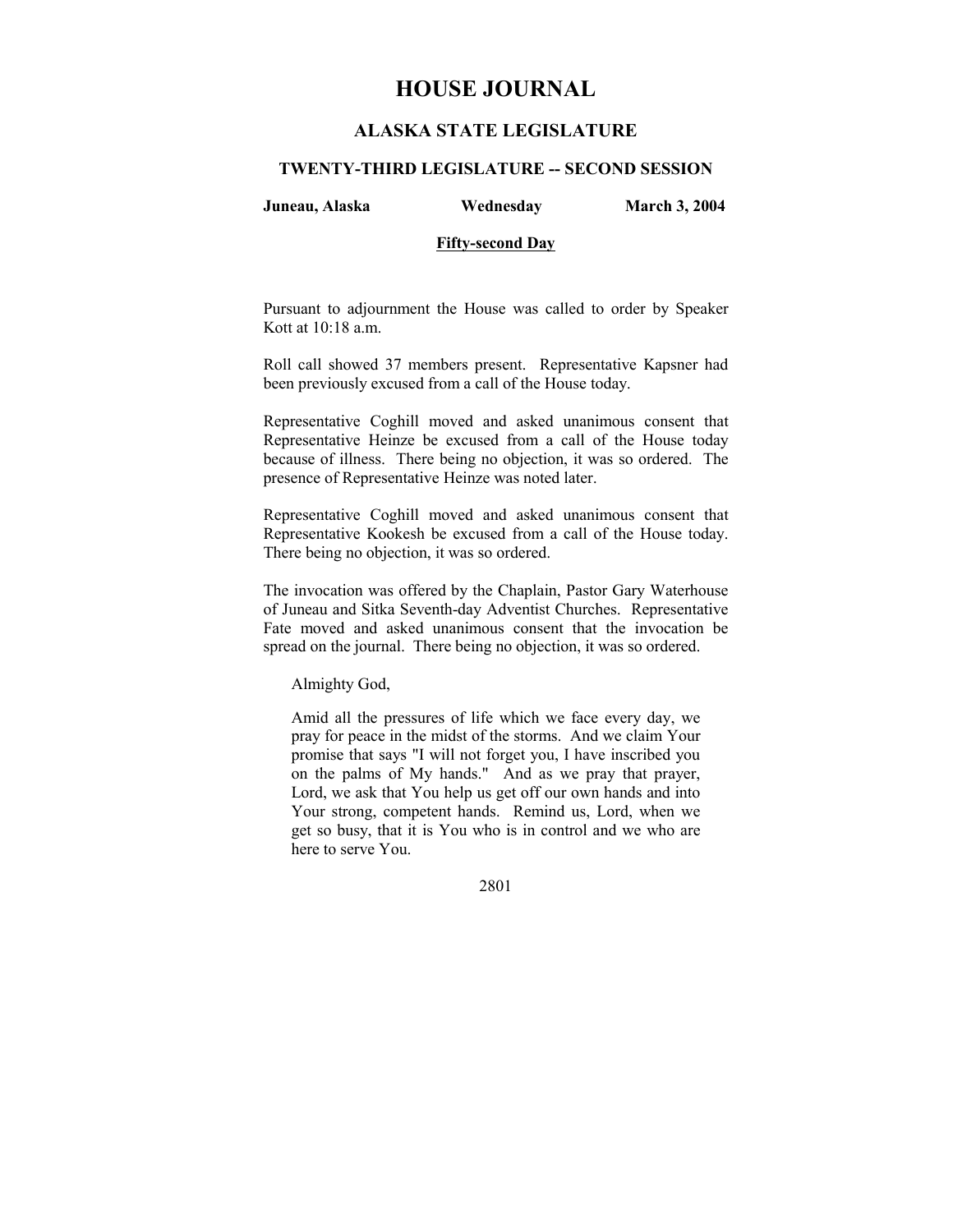Fill this Chamber with Your presence, and each Representative with a keen sense of accountability to You and the great citizens of this state. In Your all-powerful Name, we pray. Amen.

The Pledge of Allegiance was led by Representative Chenault.

# **CERTIFICATION OF THE JOURNAL**

Representative Coghill moved and asked unanimous consent that the journal for the 50th and 51st legislative days be approved as certified by the Chief Clerk. There being no objection, it was so ordered.

## **MESSAGES FROM THE SENATE**

A message dated March 2, 2004, was read stating the Senate has passed the following and it is transmitted for consideration:

## **FIRST READING AND REFERENCE OF SENATE BILLS**

#### **SB 201**

CS FOR SENATE BILL NO. 201(HES) by the Senate Health, Education & Social Services Committee, entitled:

"An Act relating to home care and respite care; and providing for an effective date."

was read the first time and referred to the State Affairs and Health, Education & Social Services Committees.

#### **SB 285**

SENATE BILL NO. 285 by Senators Green and Dyson, entitled:

"An Act relating to medical assistance coverage for targeted case management services and for rehabilitative services furnished or paid for by a school district on behalf of certain children; and providing for an effective date."

was read the first time and referred to the Health, Education & Social Services and Finance Committees.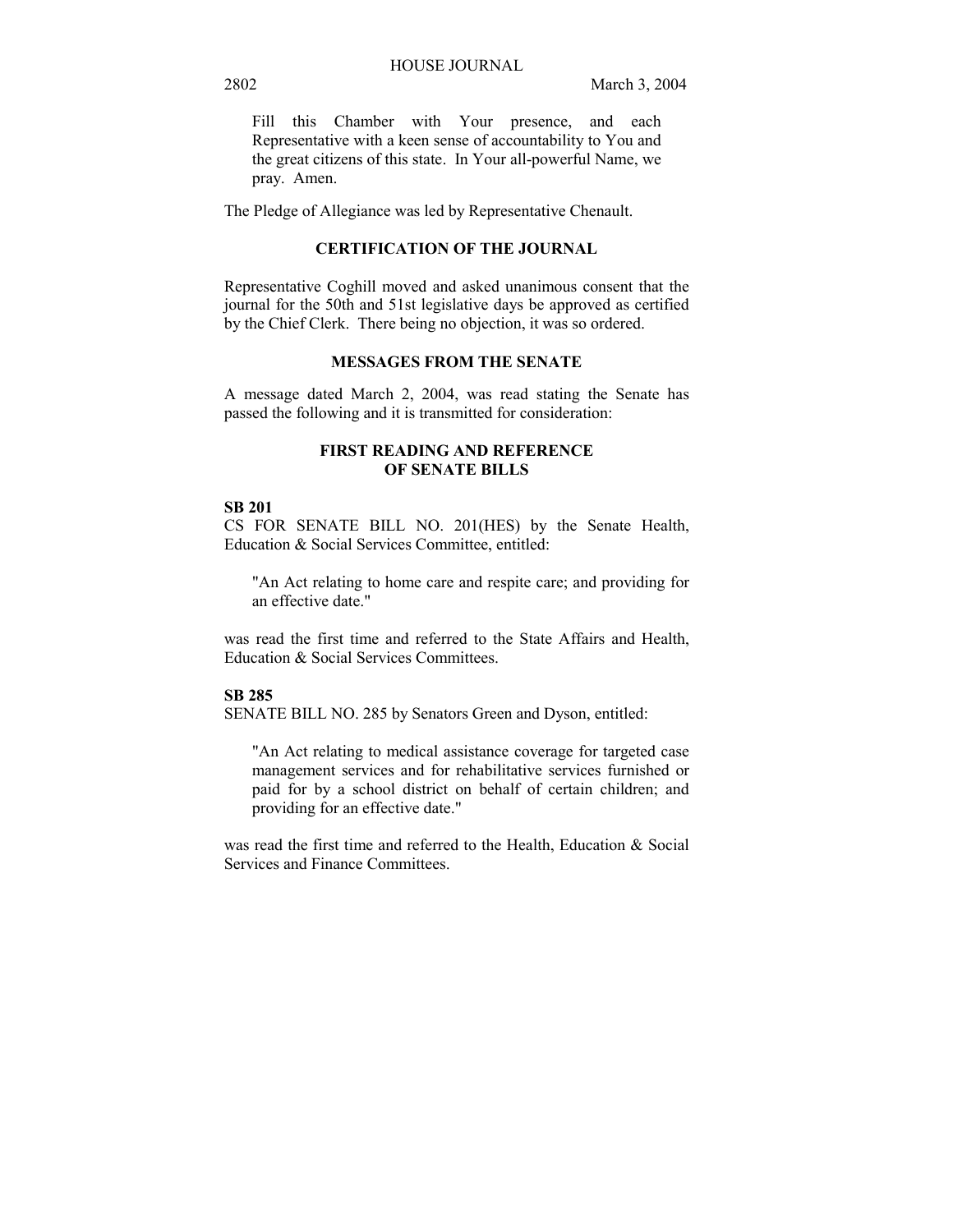## **SB 289**

SENATE BILL NO. 289 by Senators Green, Dyson, Bunde, Cowdery, Ogan, and Seekins, entitled:

"An Act extending the termination date of the special education service agency; and providing for an effective date."

was read the first time and referred to the House Special Committee on Education and the Finance Committee.

## **REPORTS OF STANDING COMMITTEES**

#### **HCR 29**

The Judiciary Committee has considered:

## HOUSE CONCURRENT RESOLUTION NO. 29

Relating to support for therapeutic courts for repeat driving while under the influence offenders.

The report was signed by Representative McGuire, Chair, with the following individual recommendations:

Do pass (6): Gara, Holm, Gruenberg, Ogg, Anderson, McGuire

No recommendation (1): Samuels

The following fiscal note(s) apply:

1. Zero, Alaska Court System

HCR 29 was referred to the Rules Committee for placement on the calendar.

#### **HB 344**

The Finance Committee has considered:

## HOUSE BILL NO. 344

"An Act relating to annual rental fees for mining claims, and providing for reduced royalties during the first three years of production."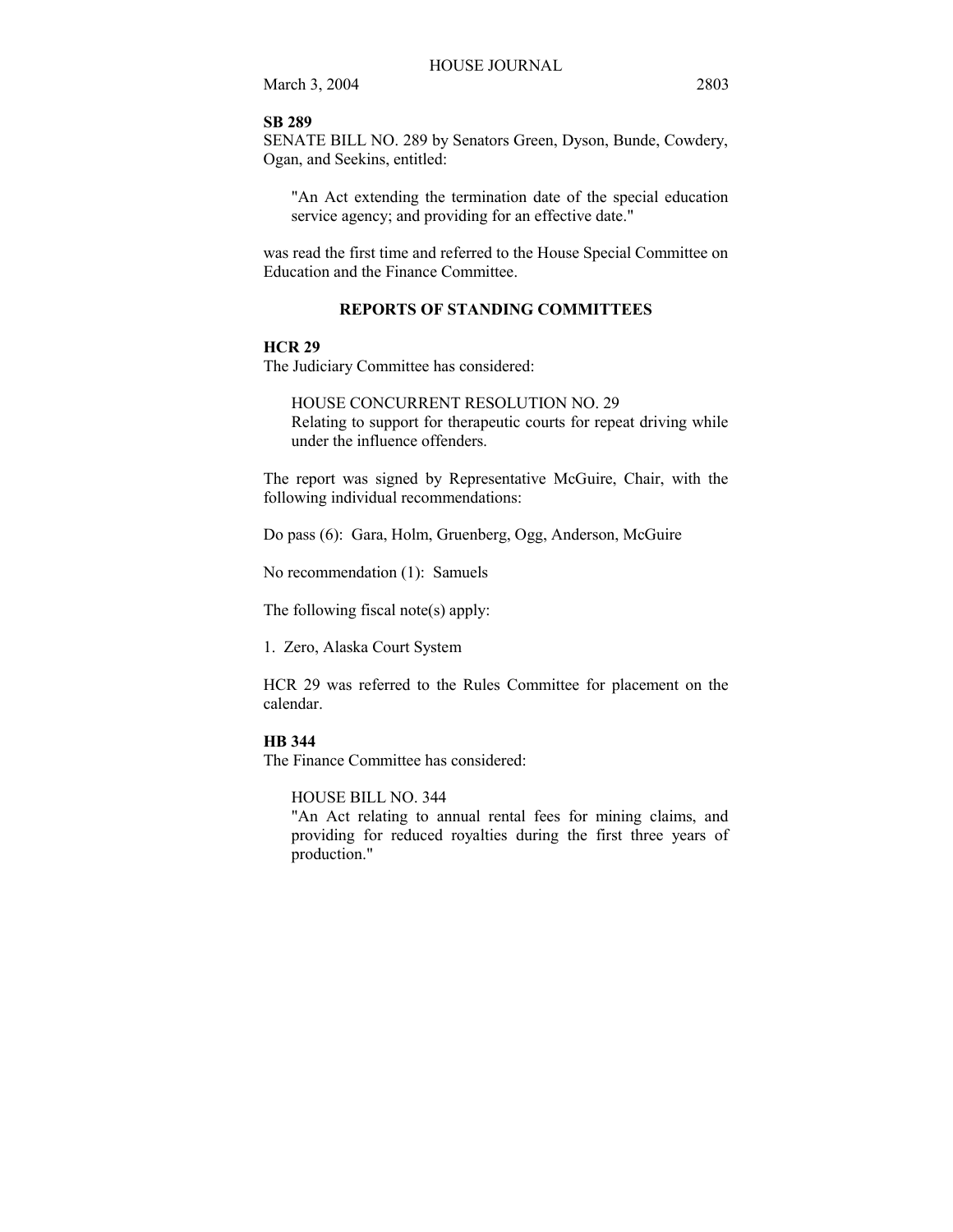and recommends it be replaced with:

CS FOR HOUSE BILL NO. 344(RES) "An Act relating to annual rental fees, statements of annual labor, and production royalty for mining claims; and providing a cure for abandonment."

The report was signed by Representatives Harris and Williams, Cochairs, with the following individual recommendations:

Do pass (7): Meyer, Croft, Moses, Fate, Foster, Harris, Williams

No recommendation (3): Hawker, Stoltze, Joule

The following fiscal note(s) apply to CSHB 344(RES):

2. Fiscal, Dept. of Natural Resources

HB 344 was referred to the Rules Committee for placement on the calendar.

# **HB 367**

The Judiciary Committee has considered:

HOUSE BILL NO. 367

"An Act relating to the licensing and regulation of sex-oriented businesses and sex-oriented business entertainers; relating to protection of the safety and health of and to education of young persons who perform in adult entertainment establishments; and providing for an effective date."

and recommends it be replaced with:

CS FOR HOUSE BILL NO. 367(JUD)

"An Act relating to the licensing and regulation of adult-oriented businesses; and providing for an effective date."

The report was signed by Representative McGuire, Chair, with the following individual recommendations: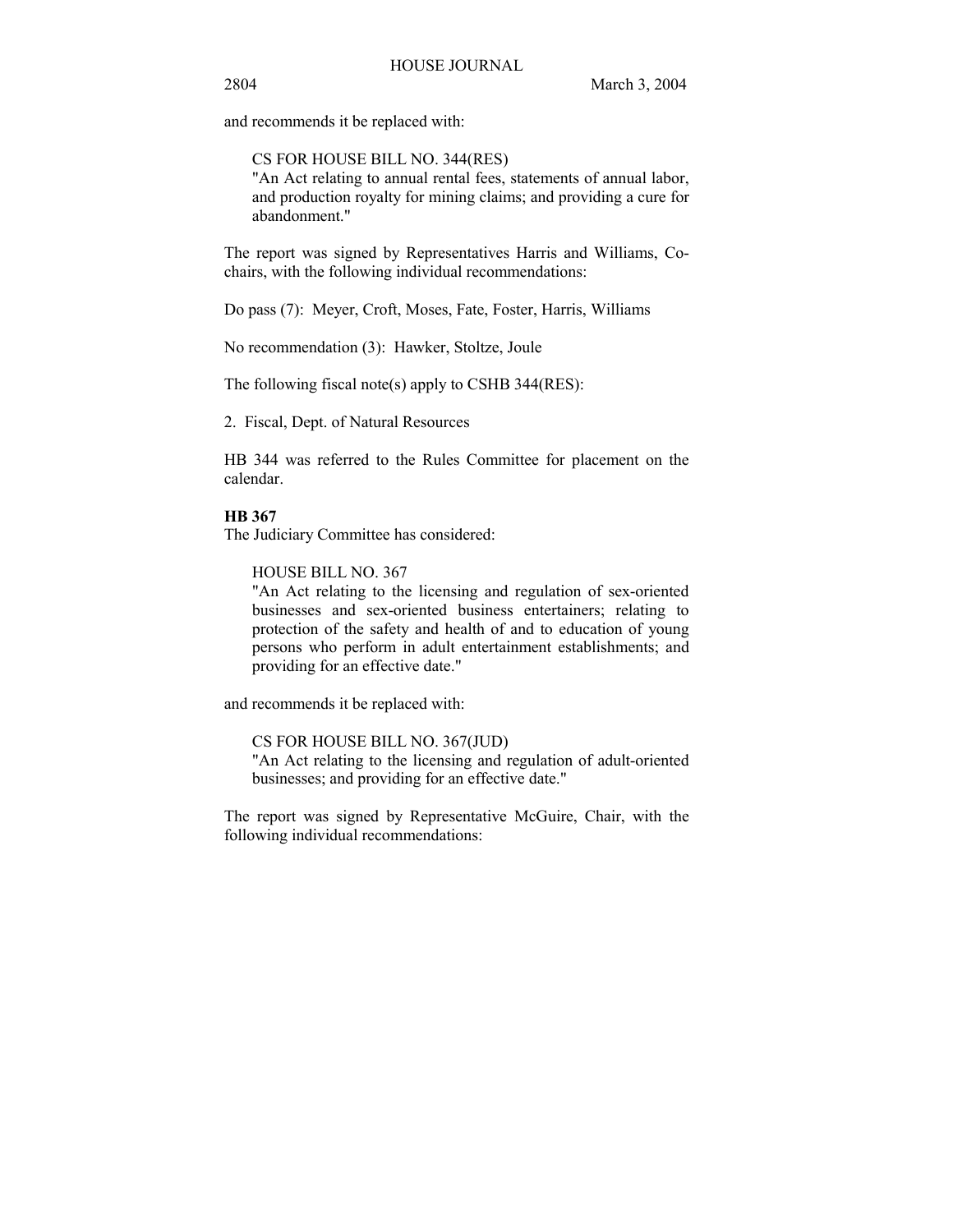Do pass (3): Anderson, Gara, McGuire

No recommendation (3): Samuels, Gruenberg, Ogg

The following fiscal note(s) apply to CSHB 367(JUD):

1. Fiscal, Dept. of Community & Economic Development

2. Zero, Dept. of Labor & Workforce Development

HB 367 was referred to the Finance Committee.

#### **HB 378**

The Finance Committee has considered:

## HOUSE BILL NO. 378

"An Act relating to the Alaska Food, Drug, and Cosmetic Act, including sales, advertising, certain devices, food donors, and food banks; making certain violations of organic food provisions and of the Alaska Food, Drug, and Cosmetic Act unfair methods of competition and unfair or deceptive acts or practices under certain of the state's unfair trade practices and consumer protection laws; and providing for an effective date."

The report was signed by Representatives Harris and Williams, Cochairs, with the following individual recommendations:

Do pass (4): Meyer, Fate, Foster, Williams

No recommendation (6): Hawker, Stoltze, Joule, Croft, Moses, Harris

The following fiscal note(s) apply:

- 1. Zero, Dept. of Law
- 2. Fiscal, Dept. of Environmental Conservation

HB 378 was referred to the Rules Committee for placement on the calendar.

## **HB 385**

The Judiciary Committee has considered: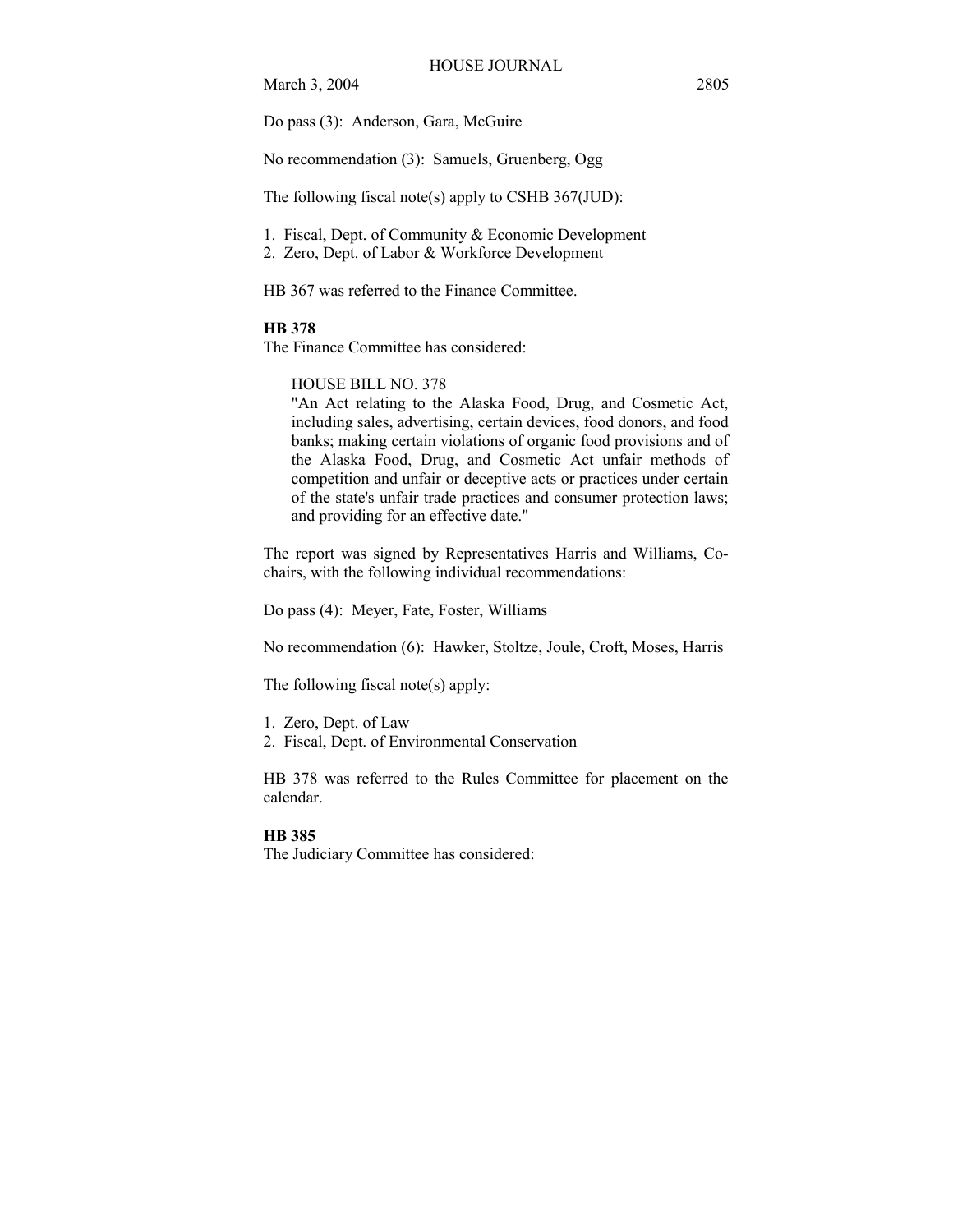HOUSE BILL NO. 385

"An Act relating to awarding child custody; and providing for an effective date."

and recommends it be replaced with:

CS FOR HOUSE BILL NO. 385(JUD) (same title)

The report was signed by Representative McGuire, Chair, with the following individual recommendations:

Do pass (6): Ogg, Gruenberg, Samuels, Holm, Gara, McGuire

The following fiscal note(s) apply to CSHB 385(JUD):

1. Zero, Alaska Court System

HB 385 was referred to the Rules Committee for placement on the calendar.

# **HB 389**

The Labor & Commerce Committee has considered:

HOUSE BILL NO. 389

"An Act relating to certain monetary advances in which the deposit or other negotiation of certain instruments to pay the advances is delayed until a later date; and providing for an effective date."

and recommends it be replaced with:

## CS FOR HOUSE BILL NO. 389(L&C)

"An Act relating to certain monetary advances in which the deposit or other negotiation of checks to pay the advances is delayed until a later date; and providing for an effective date."

The report was signed by Representative Anderson, Chair, with the following individual recommendations: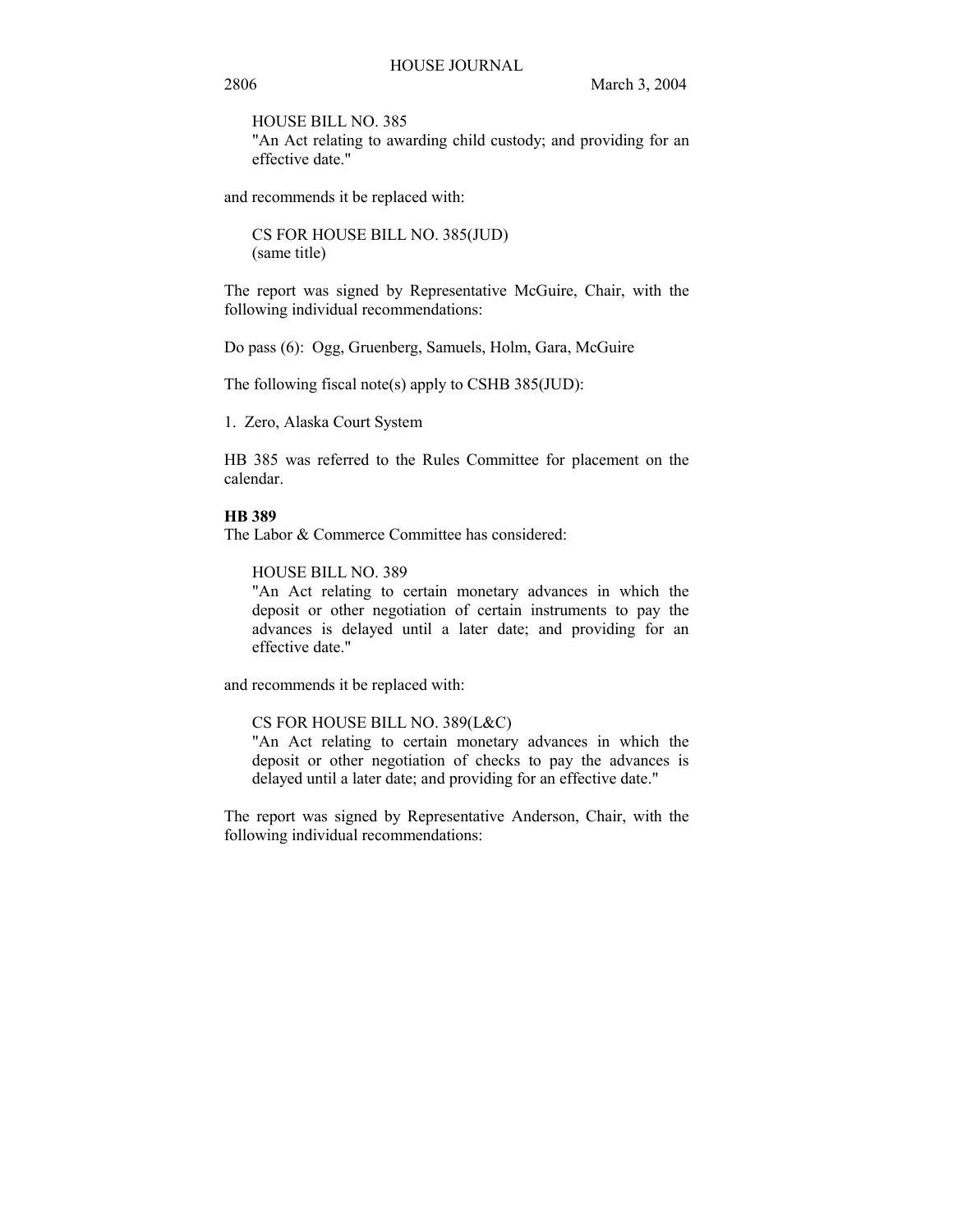Do pass (2): Rokeberg, Anderson

Do not pass (1): Guttenberg

No recommendation (3): Lynn, Gatto, Dahlstrom

The following fiscal note(s) apply to CSHB  $389(L&C)$ :

1. Zero, House Labor & Commerce Committee/Dept. of Community & Economic Development

HB 389 was referred to the Finance Committee.

#### **HB 404**

The Finance Committee has considered:

#### HOUSE BILL NO. 404

"An Act relating to the Alaska Commission on Postsecondary Education; relating to the Alaska Student Loan Corporation; relating to bonds of the corporation; relating to loan and grant programs of the commission; relating to an exemption from the State Procurement Code regarding certain contracts of the commission or corporation; making conforming changes; and providing for an effective date."

and recommends it be replaced with:

CS FOR HOUSE BILL NO. 404(HES) (same title)

The report was signed by Representatives Harris and Williams, Cochairs, with the following individual recommendations:

Do pass (5): Meyer, Hawker, Foster, Harris, Williams

No recommendation (5): Stoltze, Joule, Croft, Moses, Fate

The following fiscal note(s) apply to CSHB 404(HES):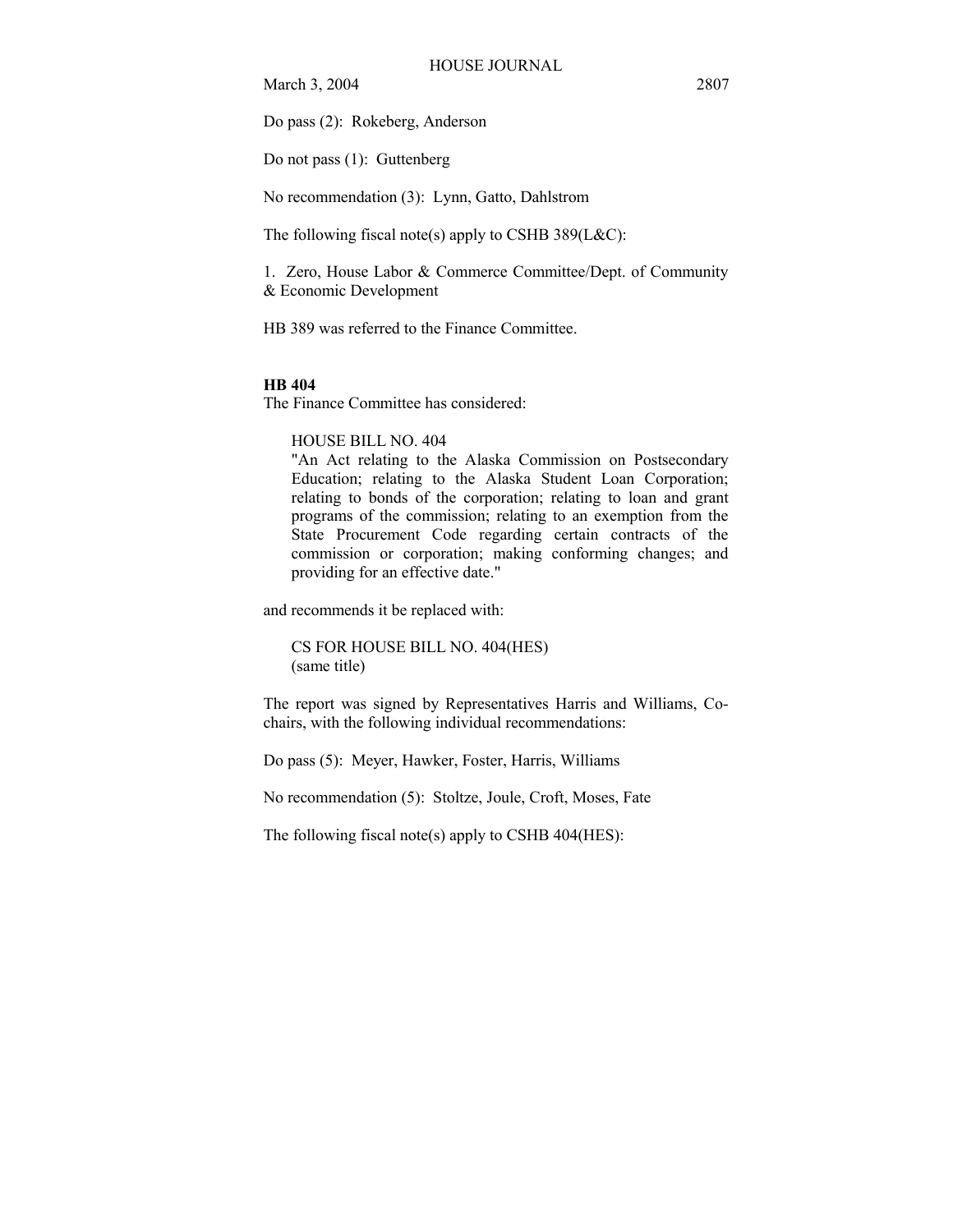- 1. Zero, Dept. of Administration
- 2. Zero, Dept. of Community & Economic Development
- 4. Zero, Dept. of Labor & Workforce Development
- 5. Fiscal, Dept. of Education & Early Development

HB 404 was referred to the Rules Committee for placement on the calendar.

#### **HB 451**

The Judiciary Committee has considered:

HOUSE BILL NO. 451

"An Act relating to therapeutic courts; and providing for an effective date."

The report was signed by Representative McGuire, Chair, with the following individual recommendations:

Do pass (7): Gara, Holm, Samuels, Anderson, Gruenberg, Ogg, McGuire

The following fiscal note(s) apply:

- 1. Zero, Dept. of Administration
- 2. Zero, Dept. of Corrections
- 3. Zero, Dept. of Health & Social Services
- 4. Zero, Dept. of Law
- 5. Fiscal, Alaska Court System

HB 451 was referred to the Finance Committee.

## **HB 486**

The Resources Committee has considered:

HOUSE BILL NO. 486

"An Act relating to reclamation bonding and financial assurance for certain mines; relating to financial assurance limits for lode mines; establishing the mine reclamation trust fund; and providing for an effective date."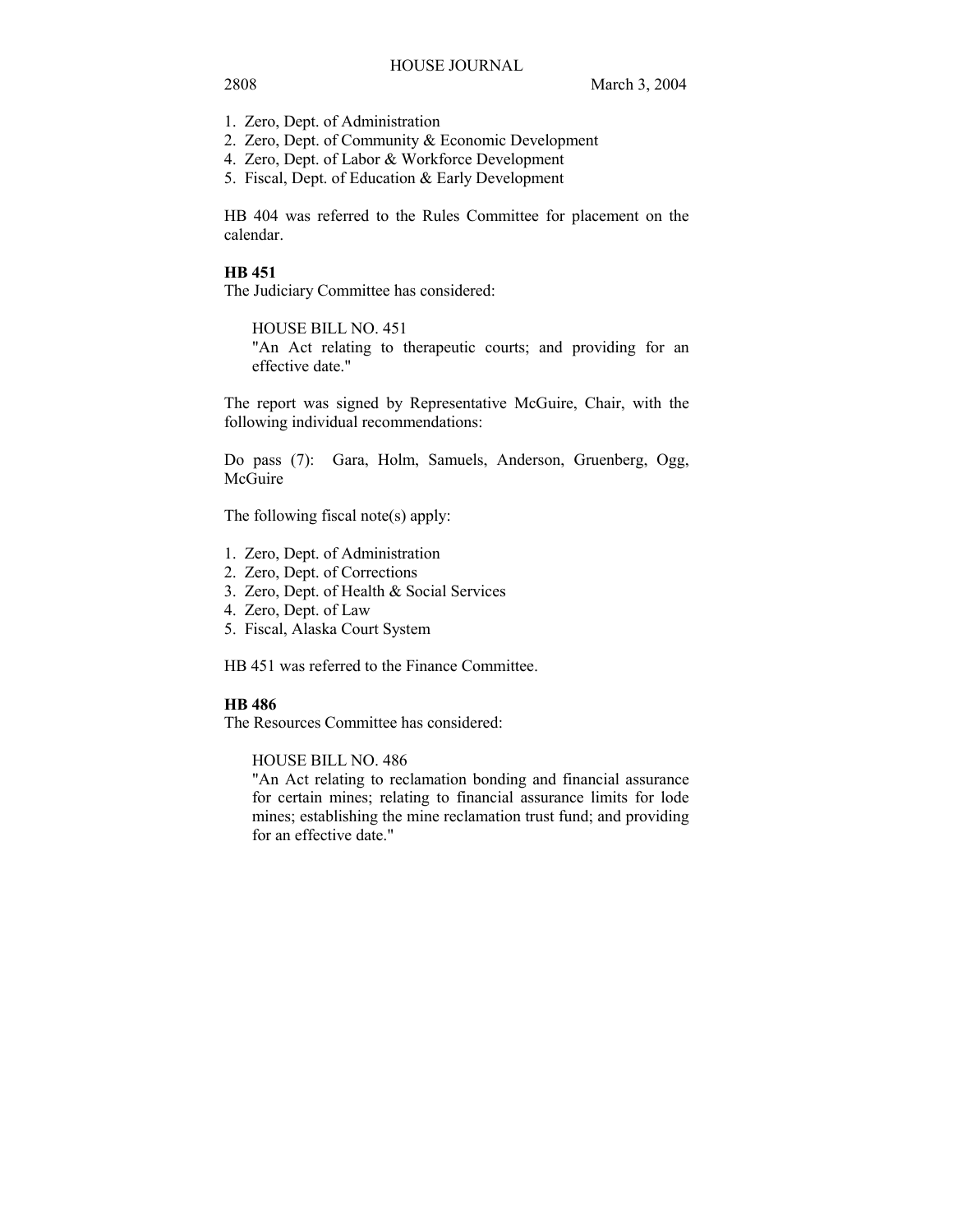The report was signed by Representatives Masek and Dahlstrom, Cochairs, with the following individual recommendations:

Do pass (7): Stepovich, Gatto, Lynn, Guttenberg, Heinze, Masek, Dahlstrom

No recommendation (1): Kerttula

The following fiscal note(s) apply:

1. Zero, Dept. of Natural Resources

2. Fiscal, Dept. of Revenue

HB 486 was referred to the Finance Committee.

#### **HB 495**

The Finance Committee has considered:

HOUSE BILL NO. 495

"An Act relating to the four dam pool joint action agency; and providing for an effective date."

and recommends it be replaced with:

CS FOR HOUSE BILL NO. 495(FIN)

"An Act allowing a joint action agency to encumber property interests for security purposes; declaring certain joint action agencies to be political subdivisions for certain purposes; restricting the sale of property of the joint action agency; allowing the joint action agency to transfer property to security interest holders under a security interest or to other parties without legislative approval; and providing for an effective date."

The report was signed by Representatives Harris and Williams, Cochairs, with the following individual recommendations:

Do pass (7): Hawker, Joule, Croft, Meyer, Foster, Harris, Williams

No recommendation (3): Stoltze, Moses, Fate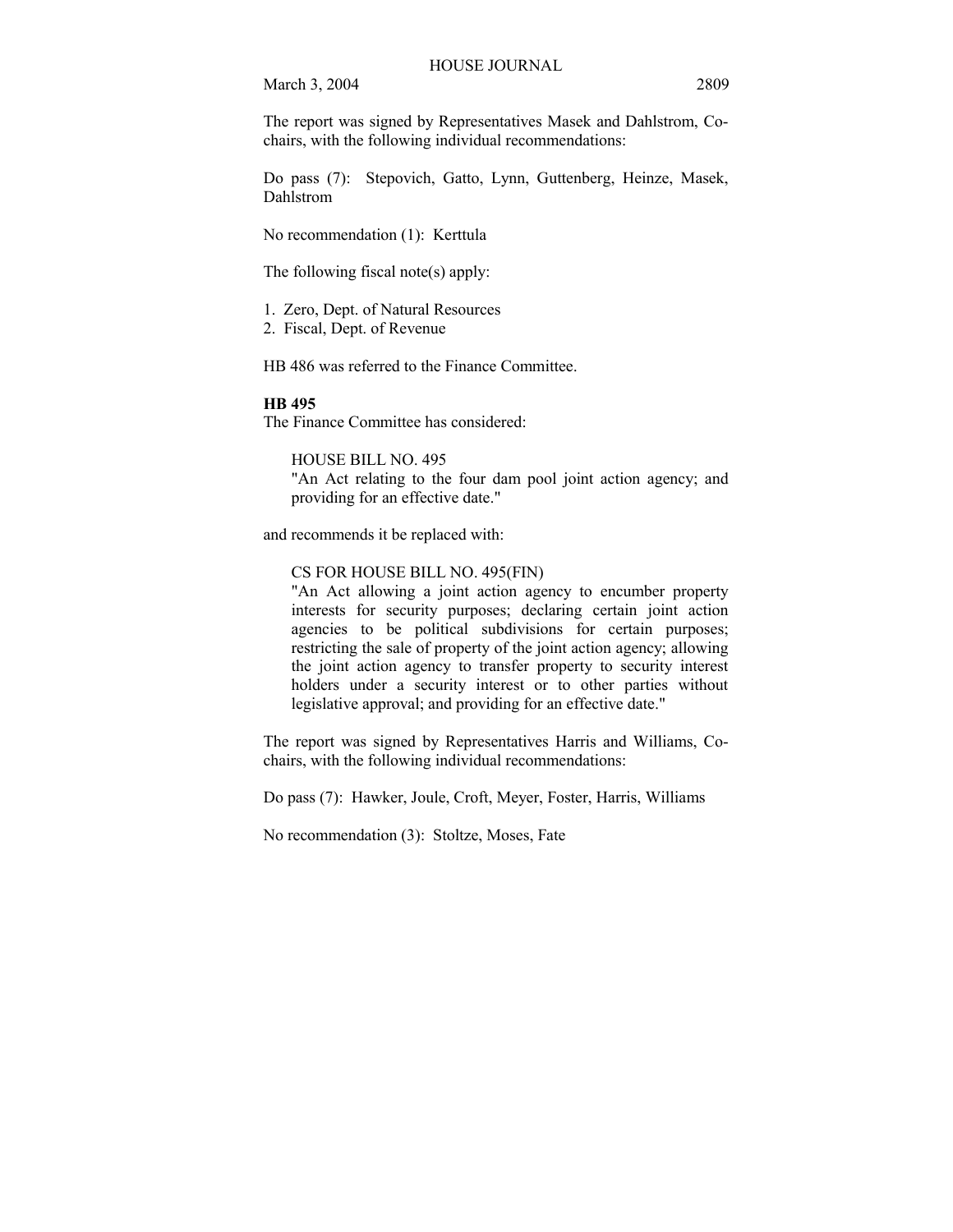The following fiscal note(s) apply to CSHB 495(FIN):

1. Zero, Dept. of Community & Economic Development

HB 495 was referred to the Rules Committee for placement on the calendar.

#### **HB 514**

The Judiciary Committee has considered:

HOUSE BILL NO. 514

"An Act relating to child support modification and enforcement, to the establishment of paternity by the child support enforcement agency, and to the crimes of criminal nonsupport and aiding the nonpayment of child support; amending Rule 90.3, Alaska Rules of Civil Procedure; and providing for an effective date."

and recommends it be replaced with:

CS FOR HOUSE BILL NO. 514(JUD) (same title)

The report was signed by Representative McGuire, Chair, with the following individual recommendations:

Do pass (5): Gara, Samuels, Gruenberg, Ogg, McGuire

The following fiscal note(s) apply to CSHB  $514$ (JUD):

- 1. Indeterminate, Dept. of Administration
- 2. Indeterminate, Alaska Court System
- 3. Indeterminate, Dept. of Law

HB 514 was referred to the Rules Committee for placement on the calendar.

## **HB 517**

The Labor & Commerce Committee has considered: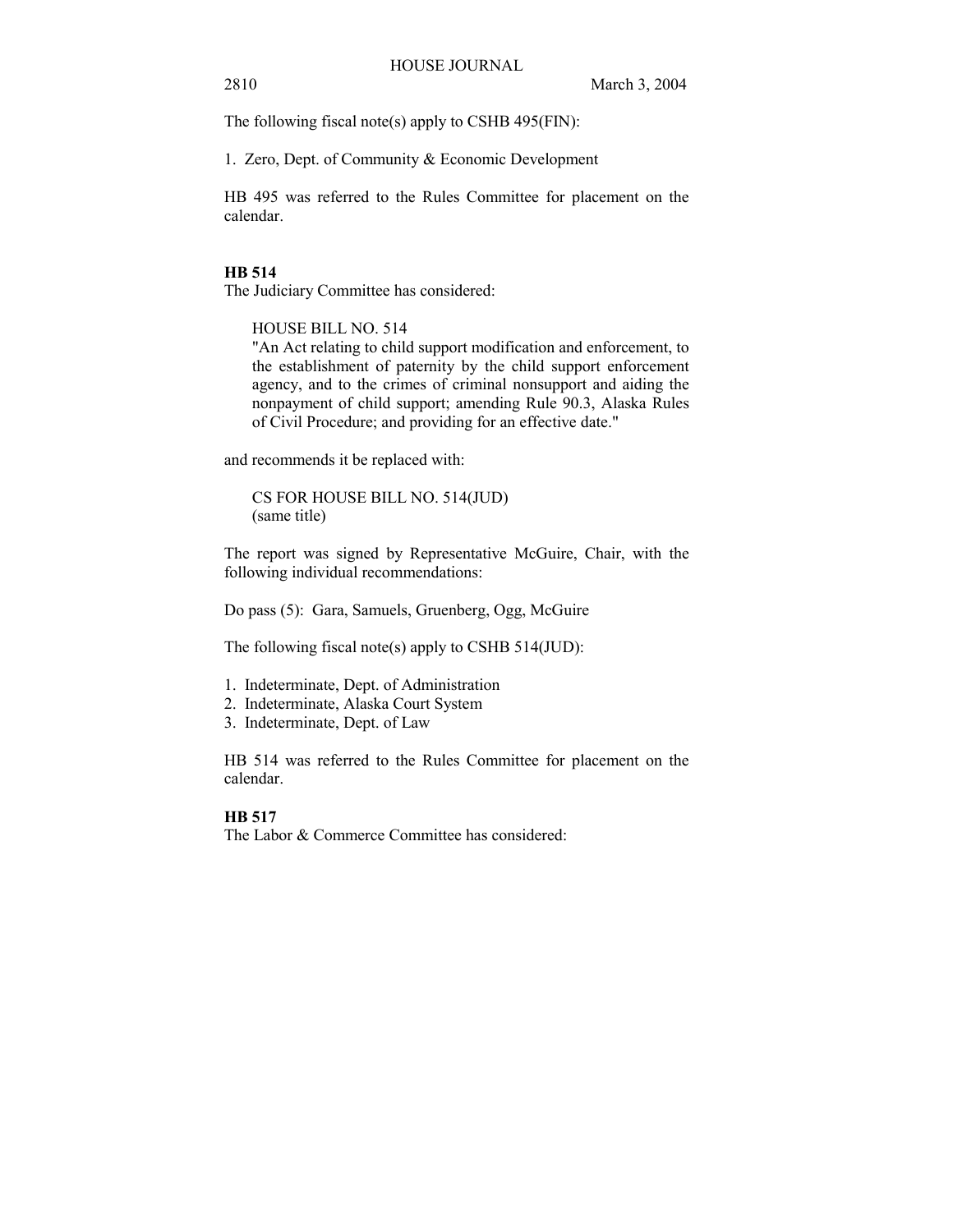HOUSE BILL NO. 517

"An Act relating to registration in beneficiary form of certain security accounts, including certain reinvestment, investment management, and custody accounts."

The report was signed by Representative Gatto, Vice Chair, with the following individual recommendations:

Do pass (4): Lynn, Rokeberg, Dahlstrom, Gatto

No recommendation (1): Crawford

The following fiscal note(s) apply:

1. Zero, Dept. of Community & Economic Development

HB 517 was referred to the Judiciary Committee.

#### **REPORTS OF SPECIAL COMMITTEES**

## **HCR 32**

The House Special Committee on Economic Development, International Trade, & Tourism has considered:

HOUSE CONCURRENT RESOLUTION NO. 32 Relating to information infrastructure and establishing the Alaska Information Infrastructure Policy Task Force.

and recommends it be replaced with:

CS FOR HOUSE CONCURRENT RESOLUTION NO. 32(EDT) (same title)

The report was signed by Representative Heinze, Chair, with the following individual recommendations:

Do pass (5): Kott, Kohring, Crawford, Cissna, Heinze

The following fiscal note(s) apply to CSHCR 32(EDT):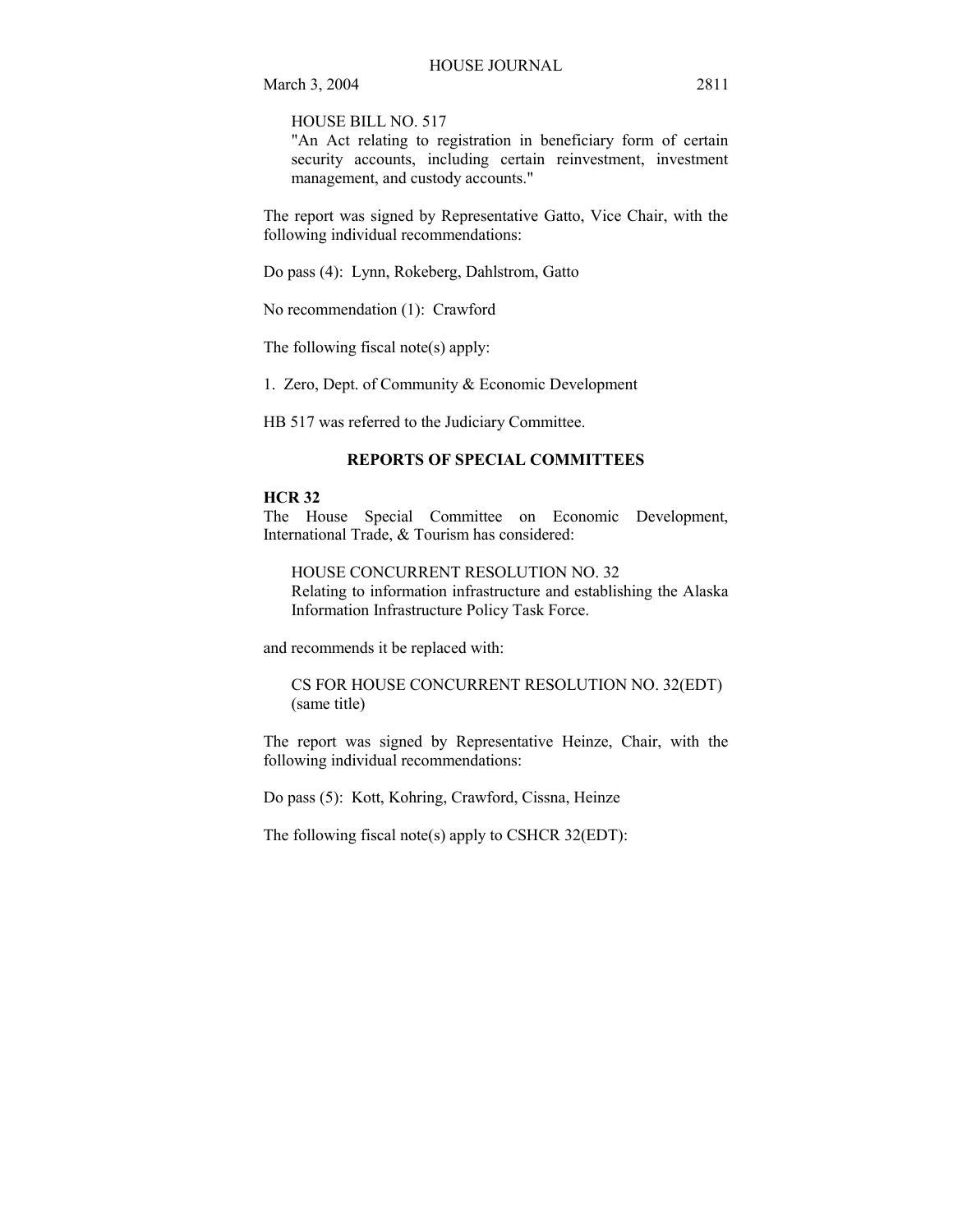1. Zero, University of Alaska

2. Fiscal, Legislative Agency

HCR 32 was referred to the Finance Committee.

#### **HB 478**

The House Special Committee on Fisheries has considered:

HOUSE BILL NO. 478 "An Act relating to the issuance of commercial fishing interim-use permits; and providing for an effective date."

and recommends it be replaced with:

CS FOR HOUSE BILL NO. 478(FSH) (same title)

The report was signed by Representative Seaton, Chair, with the following individual recommendations:

Do pass (5): Ogg, Heinze, Wilson, Samuels, Seaton

No recommendation (2): Gara, Guttenberg

The following fiscal note(s) apply to CSHB 478(FSH):

1. Zero, Dept. of Fish & Game

HB 478 was referred to the Resources Committee.

## **HB 512**

The House Special Committee on Economic Development, International Trade, & Tourism has considered:

HOUSE BILL NO. 512

"An Act establishing the Hydrogen Energy Partnership in the Department of Community and Economic Development; requiring the commissioner of community and economic development to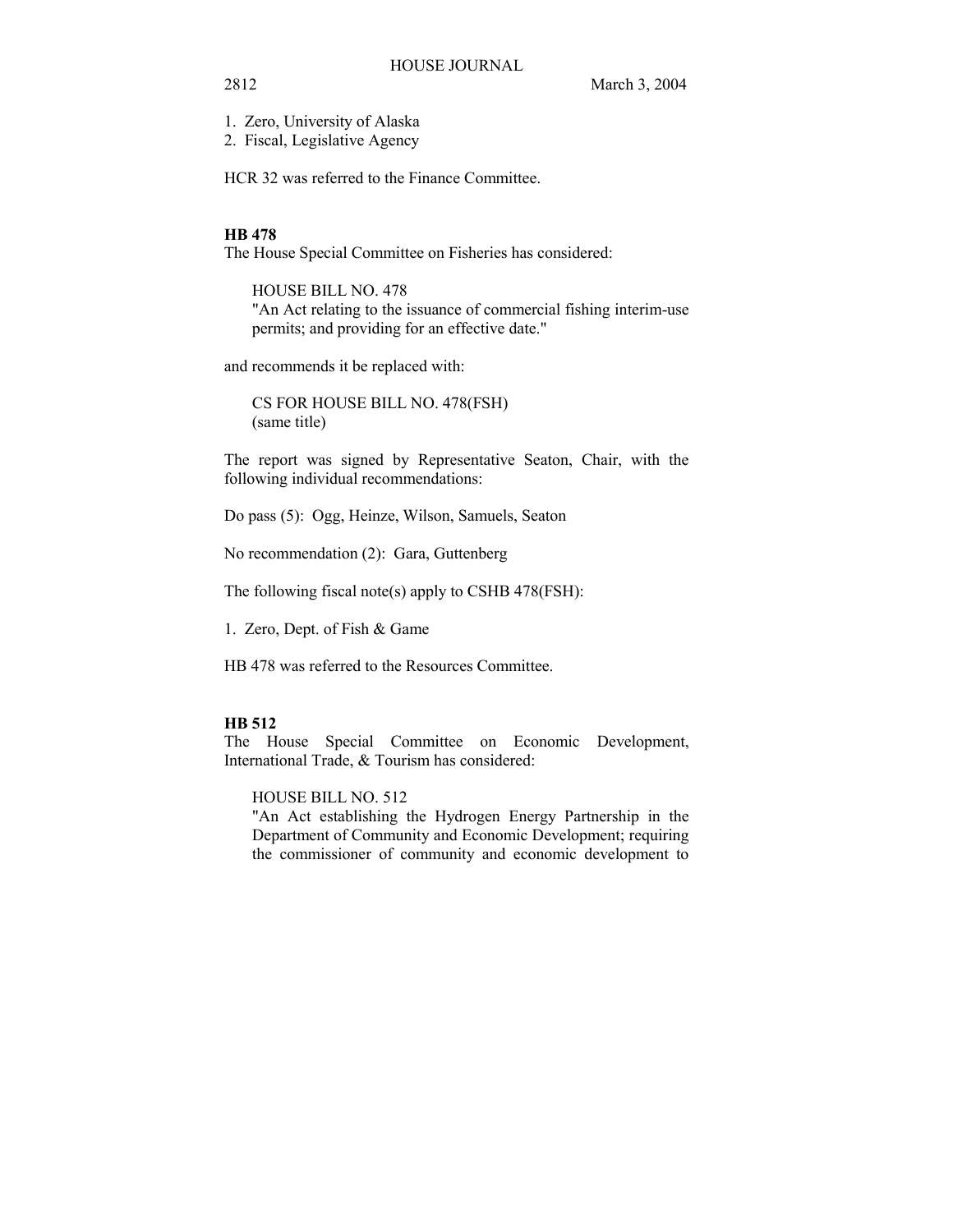seek public and private funding for the partnership; providing for the contingent repeal of an effective date; and providing for an effective date."

The report was signed by Representative Heinze, Chair, with the following individual recommendations:

Do pass (4): Crawford, Cissna, Kott, Heinze

Amend (1): Kohring

The following fiscal note(s) apply:

1. Zero, University of Alaska

2. Fiscal, Dept. of Community & Economic Development

HB 512 was referred to the Finance Committee.

## **INTRODUCTION OF CITATIONS**

The following citations were introduced and referred to the Rules Committee for placement on the calendar:

Honoring - The 2004 Wasilla High School Wrestling Team By Representatives Stoltze, Kohring, Masek, Gatto; Senators Green, Ogan

Honoring - 4-H Western Regional Leadership Forum By Senator Green; Representative Stoltze

In Memoriam - Joan M. Hurst By Representative Crawford

In Memoriam - Denise Selma Asicksik By Senator Hoffman

In Memoriam - Elena Crisco By Senator Hoffman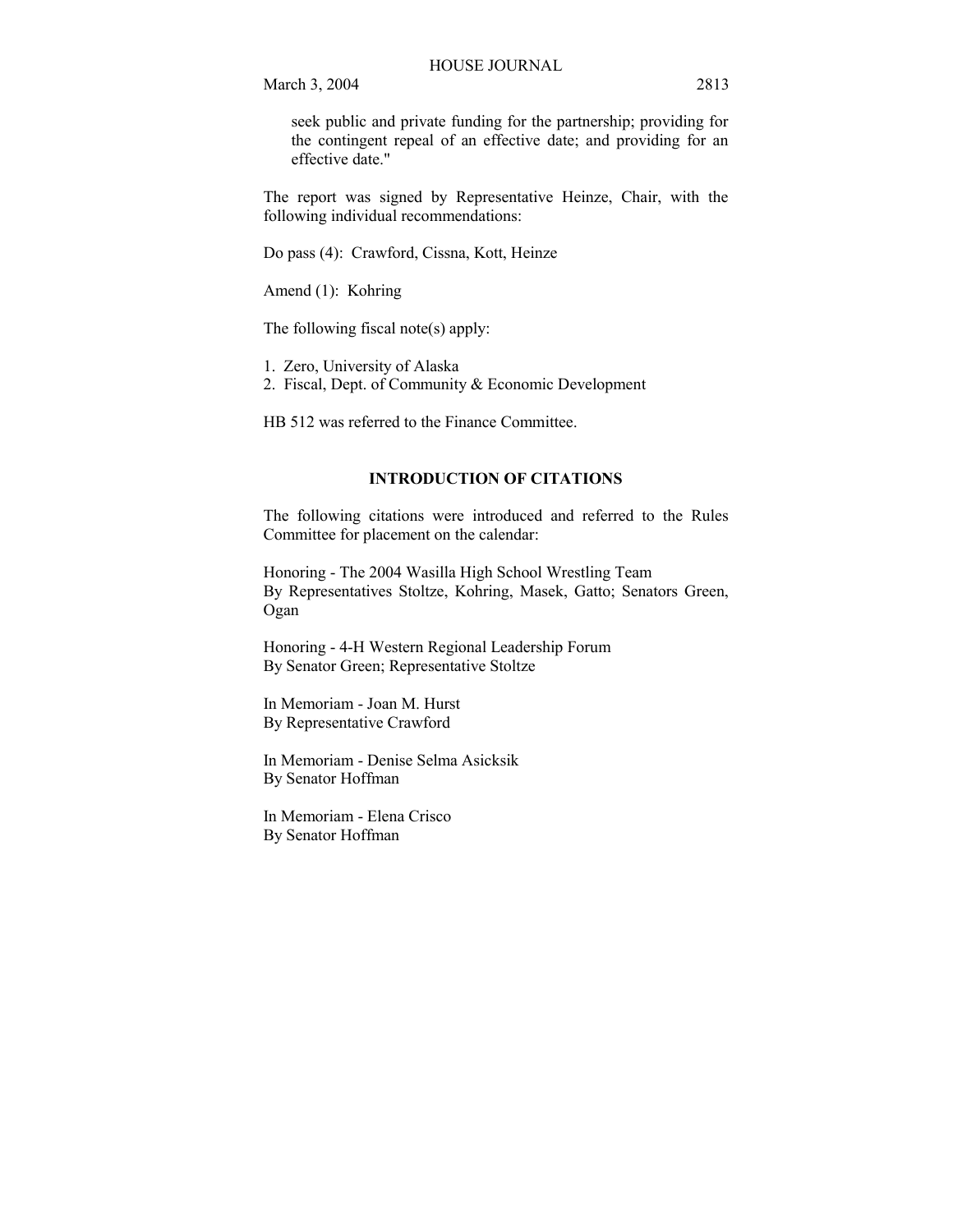In Memoriam - Nona Nuyalan Amos By Senator Hoffman; Representative Kapsner

## **INTRODUCTION, FIRST READING, AND REFERENCE OF HOUSE BILLS**

## **HB 528**

HOUSE BILL NO. 528 by the House Rules Committee, entitled:

"An Act approving and ratifying the sale of royalty oil by the State of Alaska to Flint Hills Resources Alaska, LLC, and Flint Hills Resources, LLC; and providing for an effective date."

was read the first time and referred to the Finance Committee.

#### **HB 529**

HOUSE BILL NO. 529 by the House Labor & Commerce Committee, entitled:

"An Act relating to the performance of railroad track construction work for the Department of Transportation and Public Facilities by the Alaska Railroad Corporation."

was read the first time and referred to the Labor & Commerce Committee.

## **CONSIDERATION OF THE DAILY CALENDAR**

#### **SECOND READING OF HOUSE BILLS**

## **HB 29**

The following was read the second time:

SPONSOR SUBSTITUTE FOR HOUSE BILL NO. 29 "An Act relating to real estate licensees and real estate

transactions; and providing for an effective date."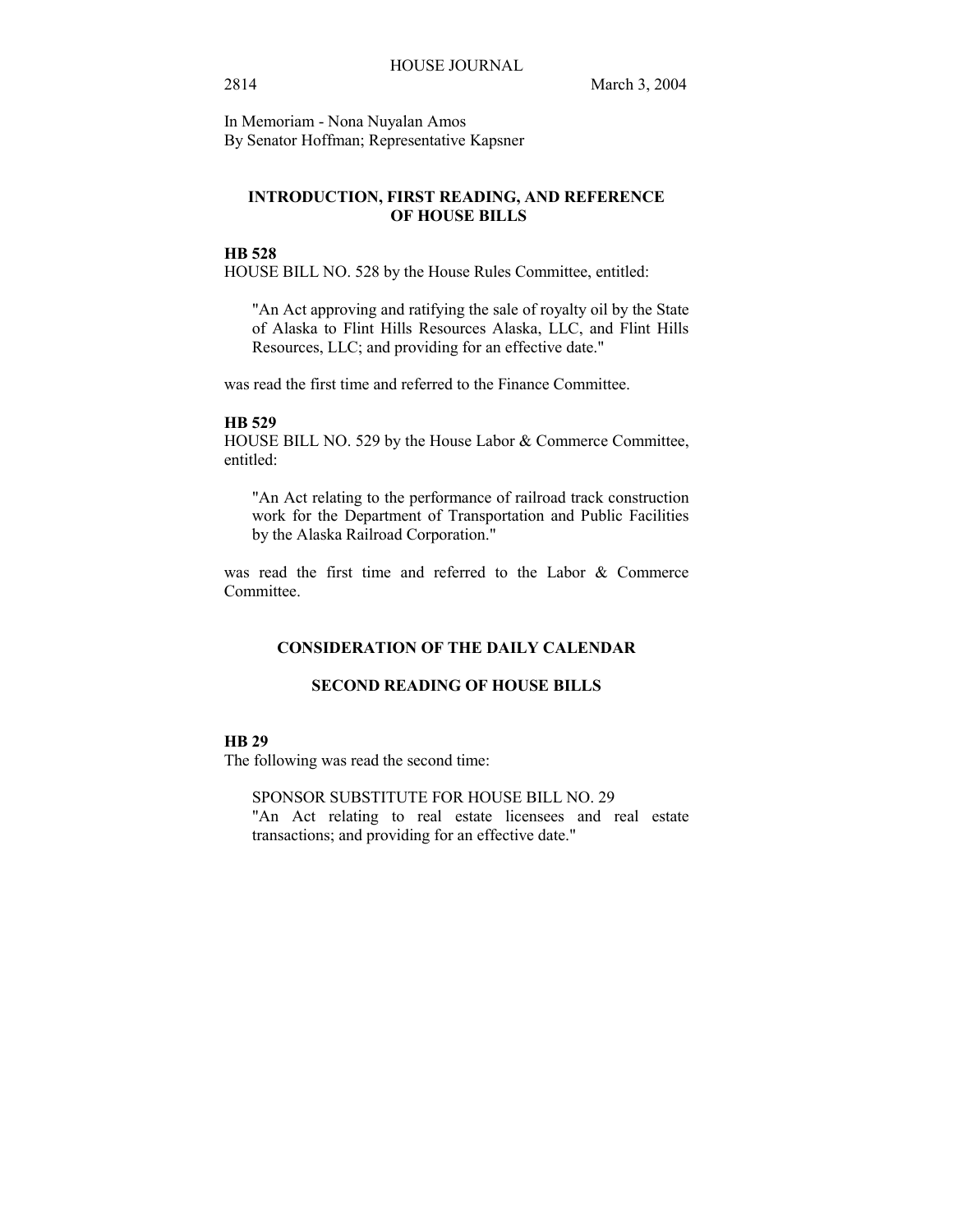| with the:               | Journal Page |
|-------------------------|--------------|
| L&C RPT CS(L&C) 6DP 1NR | 2504         |
| FN1: ZERO(CED)          | 2504         |
| JUD RPT CS(JUD) 4DP 2NR | 2736         |
| FN1: ZERO(CED)          | 2737         |

Representative Coghill moved and asked unanimous consent that the following committee substitute be adopted in lieu of the original bill:

CS FOR SPONSOR SUBSTITUTE FOR HOUSE BILL NO. 29(JUD) (same title)

There being no objection, it was so ordered.

Amendment No. 1 was offered by Representative Gara:

Page 6, line 2: Delete "and"

Page 6, line 10: Delete "." Insert "; and"

Page 6, following line 10:

Insert a new paragraph to read:

"(7) the licensee must act to pursue the represented party's best interests in the matters for which the licensee is employed by the represented party."

Representative Gara moved and asked unanimous consent that Amendment No. 1 be adopted.

Representative Rokeberg objected.

Representatives Lynn and Rokeberg moved and asked unanimous consent that they be allowed to abstain from voting because of a conflict of interest. Objection was heard, and the members were required to vote.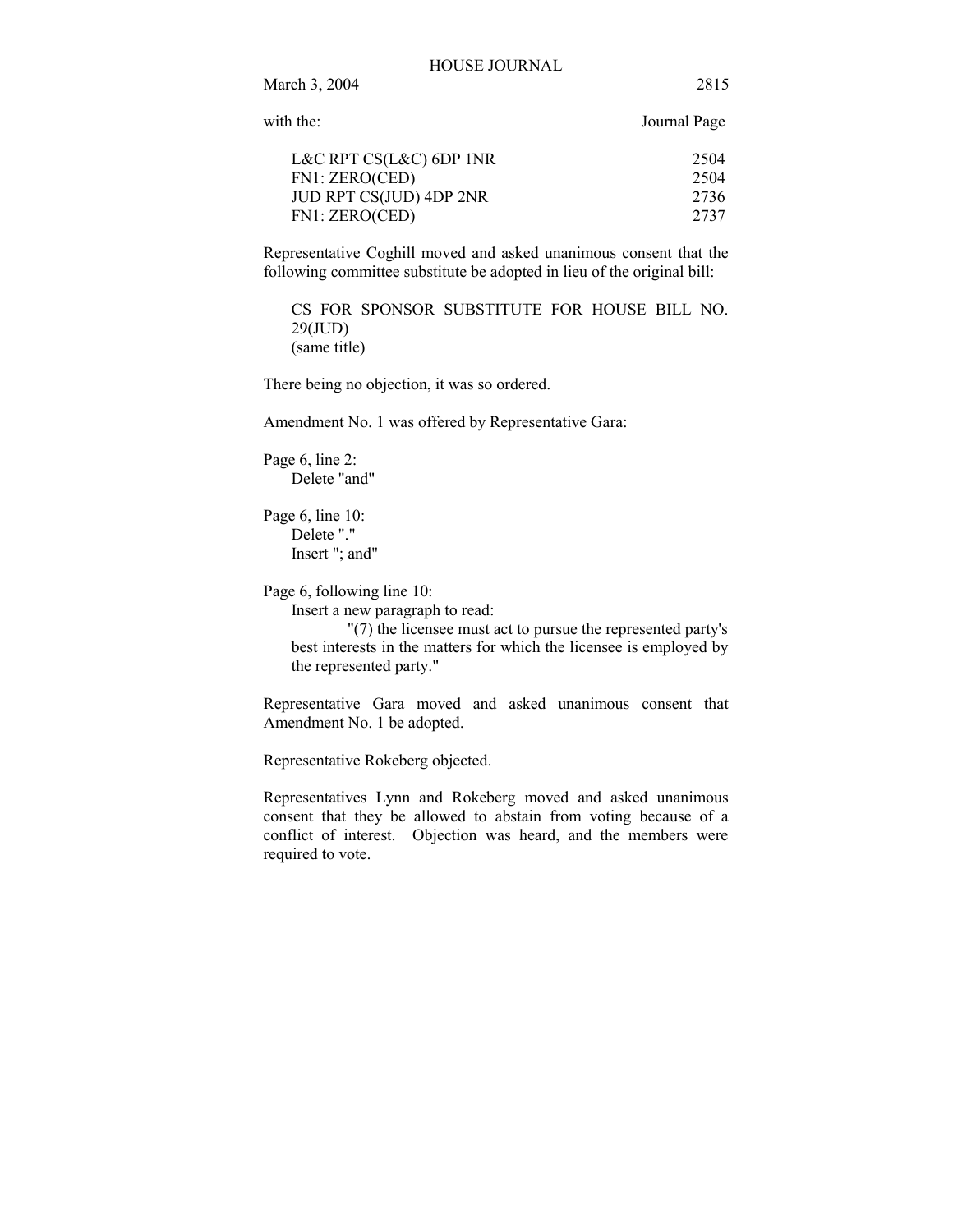The question being: "Shall Amendment No. 1 be adopted?" The roll was taken with the following result:

CSSSHB 29(JUD) Second Reading Amendment No. 1

#### **YEAS: 16 NAYS: 21 EXCUSED: 3 ABSENT: 0**

Yeas: Berkowitz, Cissna, Crawford, Croft, Gara, Gatto, Gruenberg, Guttenberg, Joule, Kerttula, Kott, Lynn, Morgan, Moses, Seaton, Wilson

Nays: Anderson, Chenault, Coghill, Dahlstrom, Fate, Foster, Harris, Hawker, Holm, Kohring, Masek, McGuire, Meyer, Ogg, Rokeberg, Samuels, Stepovich, Stoltze, Weyhrauch, Williams, Wolf

Excused: Heinze, Kapsner, Kookesh

And so, Amendment No. 1 was not adopted.

Amendment No. 2 was offered by Representative Gara:

Page 2, line 17, following "CONTACT].":

## Insert "**The conflict of interest statement must be contained in a separate writing titled "Disclosure of Conflict of Interest."**"

Representative Gara moved and asked unanimous consent that Amendment No. 2 be adopted.

Representative Rokeberg objected.

The question being: "Shall Amendment No. 2 be adopted?" The roll was taken with the following result:

CSSSHB 29(JUD) Second Reading Amendment No. 2

## **YEAS: 17 NAYS: 20 EXCUSED: 3 ABSENT: 0**

Yeas: Berkowitz, Cissna, Crawford, Croft, Gara, Gatto, Gruenberg, Guttenberg, Hawker, Joule, Kerttula, Meyer, Moses, Samuels, Seaton, Weyhrauch, Wilson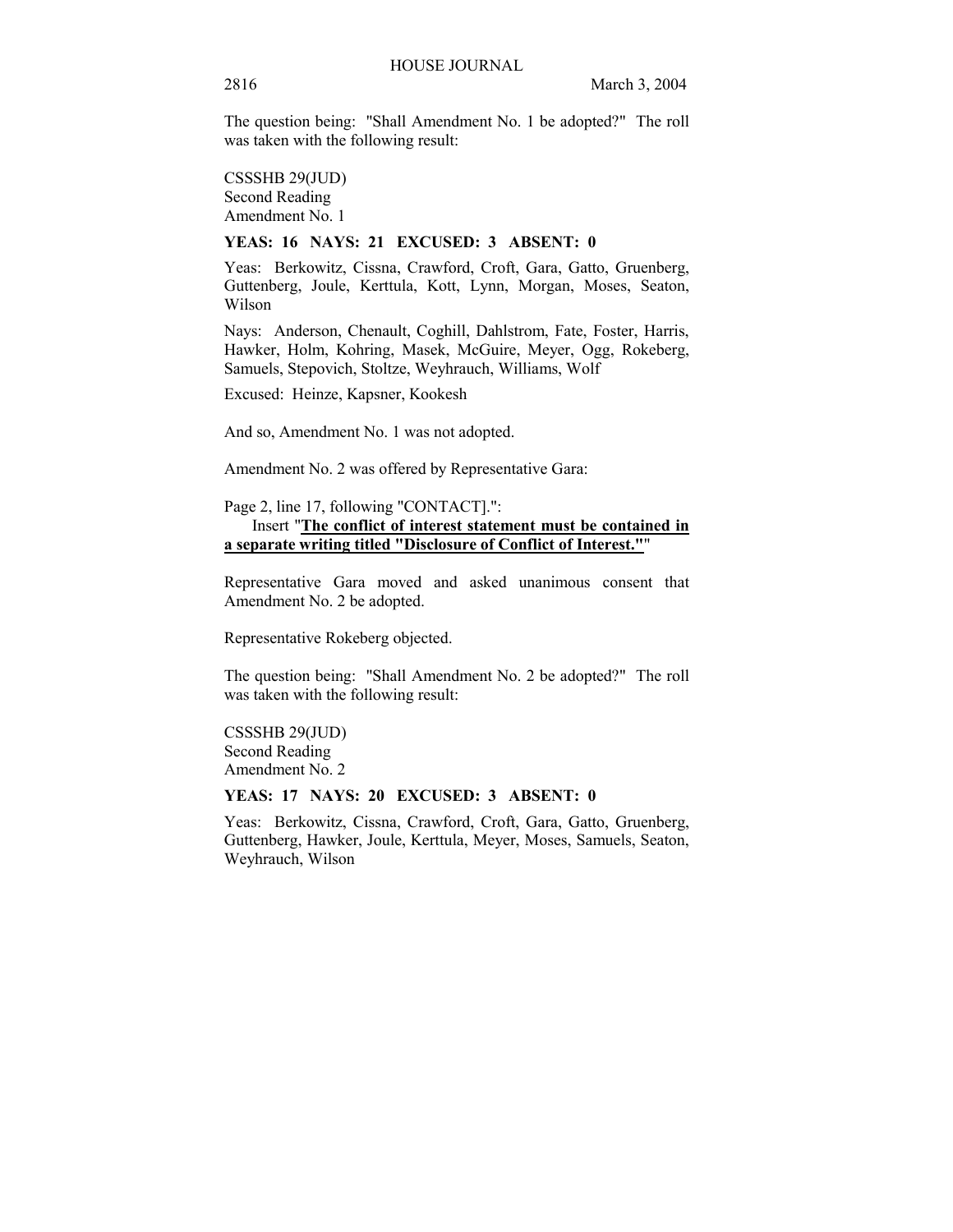Nays: Anderson, Chenault, Coghill, Dahlstrom, Fate, Foster, Harris, Holm, Kohring, Kott, Lynn, Masek, McGuire, Morgan, Ogg, Rokeberg, Stepovich, Stoltze, Williams, Wolf

Excused: Heinze, Kapsner, Kookesh

And so, Amendment No. 2 was not adopted.

Amendment No. 3 was offered by Representative Croft:

Page 5, line 13, following "physical condition of": Insert ", value of,"

Representative Croft moved and asked unanimous consent that Amendment No. 3 be adopted.

Representative Rokeberg objected.

Amendment to Amendment No. 3 was offered by Representative Samuels:

Add to the amendment: Page 5, line 8, following "fact": Delete "or suspicion"

Representative Samuels moved and asked unanimous consent that Amendment to Amendment No. 3 be adopted.

Representative Rokeberg objected.

The question being: "Shall Amendment to Amendment No. 3 be adopted?" The roll was taken with the following result:

CSSSHB 29(JUD) Second Reading Amendment to Amendment No. 3 **YEAS: 27 NAYS: 8 EXCUSED: 3 ABSENT: 2**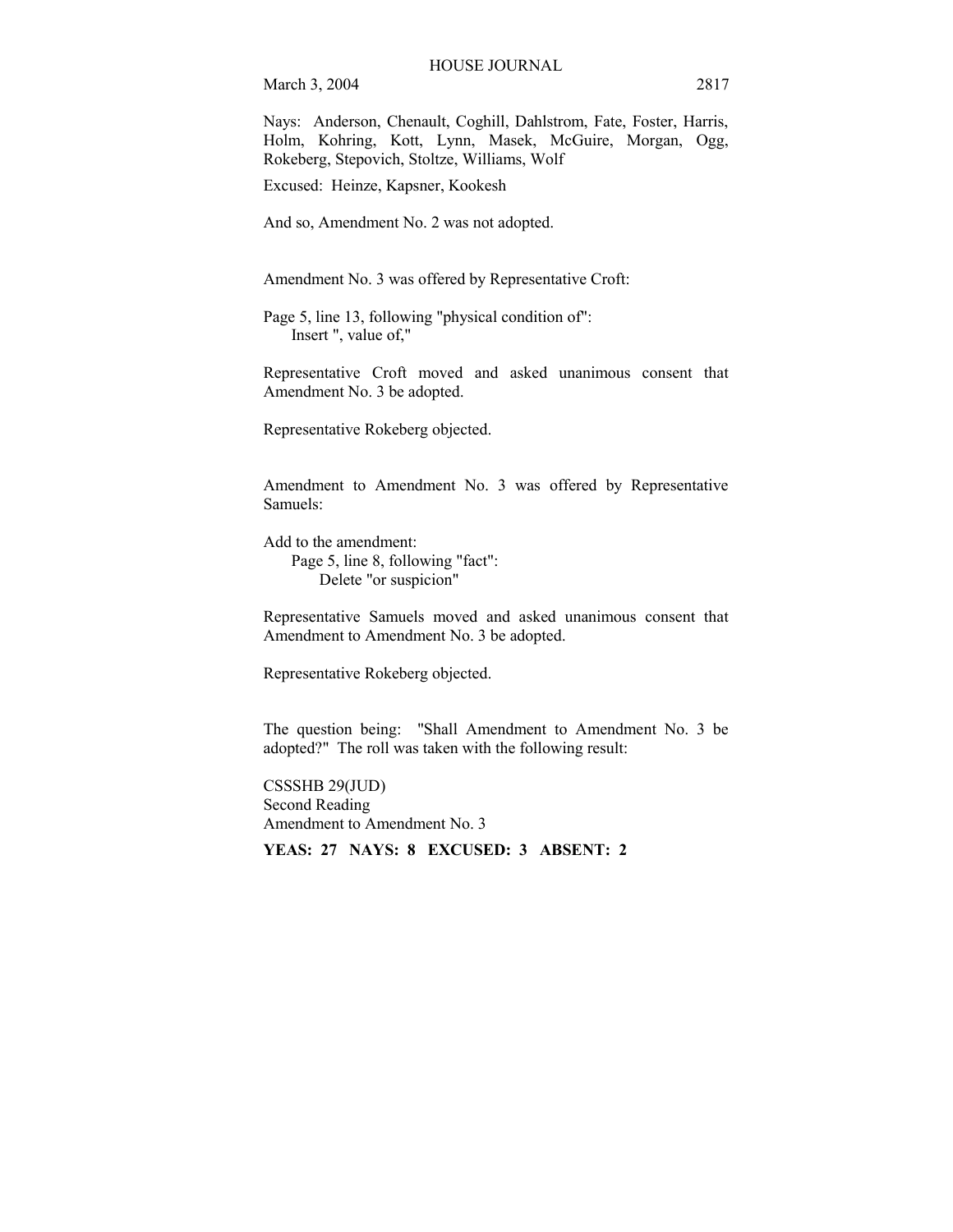Yeas: Anderson, Berkowitz, Cissna, Coghill, Crawford, Croft, Dahlstrom, Fate, Gara, Gatto, Gruenberg, Guttenberg, Harris, Hawker, Holm, Joule, Kerttula, Kott, Masek, Meyer, Morgan, Samuels, Seaton, Stoltze, Weyhrauch, Williams, Wolf

Nays: Chenault, Foster, Kohring, Lynn, McGuire, Ogg, Rokeberg, Stepovich

Excused: Heinze, Kapsner, Kookesh

Absent: Moses, Wilson

And so, Amendment to Amendment No. 3 was adopted.

Representative Croft moved and asked unanimous consent to withdraw Amendment No. 3 as amended. There being no objection, it was so ordered.

Amendment No. 4 was offered by Representative Berkowitz:

Page 4, line 15, following "licensee": Delete "and not apparent or readily ascertainable to the person"

Representative Berkowitz moved and asked unanimous consent that Amendment No. 4 be adopted.

Representative Rokeberg objected.

The question being: "Shall Amendment No. 4 be adopted?" The roll was taken with the following result:

CSSSHB 29(JUD) Second Reading Amendment No. 4

#### **YEAS: 23 NAYS: 12 EXCUSED: 3 ABSENT: 2**

Yeas: Anderson, Berkowitz, Cissna, Crawford, Dahlstrom, Gara, Gatto, Gruenberg, Guttenberg, Joule, Kerttula, Kott, Masek, McGuire, Meyer, Morgan, Moses, Seaton, Stepovich, Stoltze, Weyhrauch, Williams, Wilson

Nays: Chenault, Coghill, Fate, Foster, Harris, Hawker, Holm, Kohring, Lynn, Ogg, Rokeberg, Samuels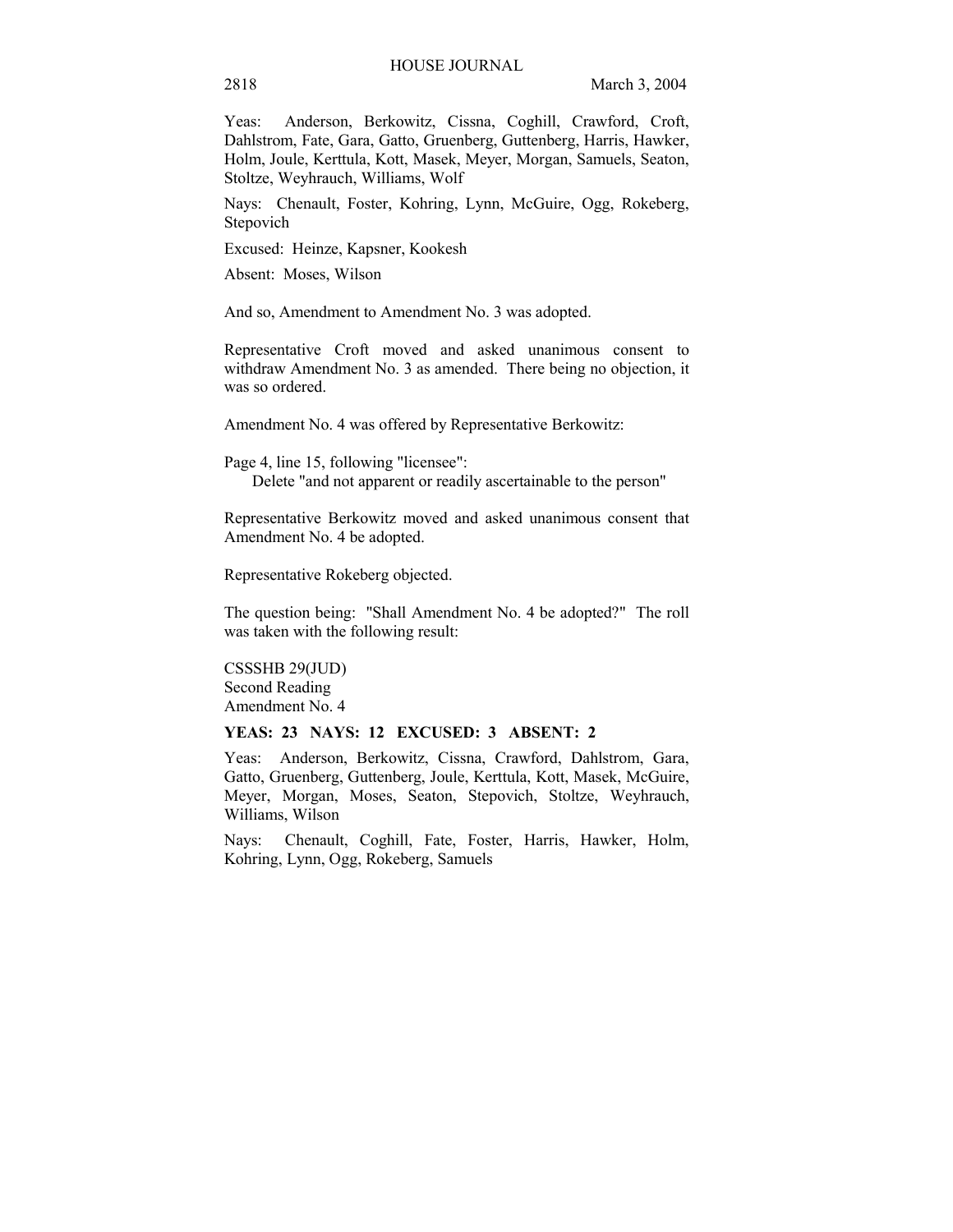Excused: Heinze, Kapsner, Kookesh Absent: Croft, Wolf

And so, Amendment No. 4 was adopted.

Amendment No. 5 was offered by Representatives Gruenberg and Croft:

Page 5, lines 7 - 13: Delete all material.

Reletter the following subsection accordingly.

Representative Gruenberg moved and asked unanimous consent that Amendment No. 5 be adopted.

Objection was heard.

Amendment to Amendment No. 5 was offered by Representative Berkowitz:

Page 4, line 14: Delete "and (c)"

Representative Berkowitz moved and asked unanimous consent that Amendment to Amendment No. 5 be adopted. There being no objection, it was so ordered.

There being no further objection, Amendment No. 5 as amended was adopted.

Amendment No. 6 was offered by Representative Weyhrauch:

Page 2, line 17, following "CONTACT].":

 Insert "**The licensee must also verbally advise the person of the conflict, and begin any written statement of the conflict of interest with these words, underlined and written in bold: "Disclosure of Conflict of Interest."**"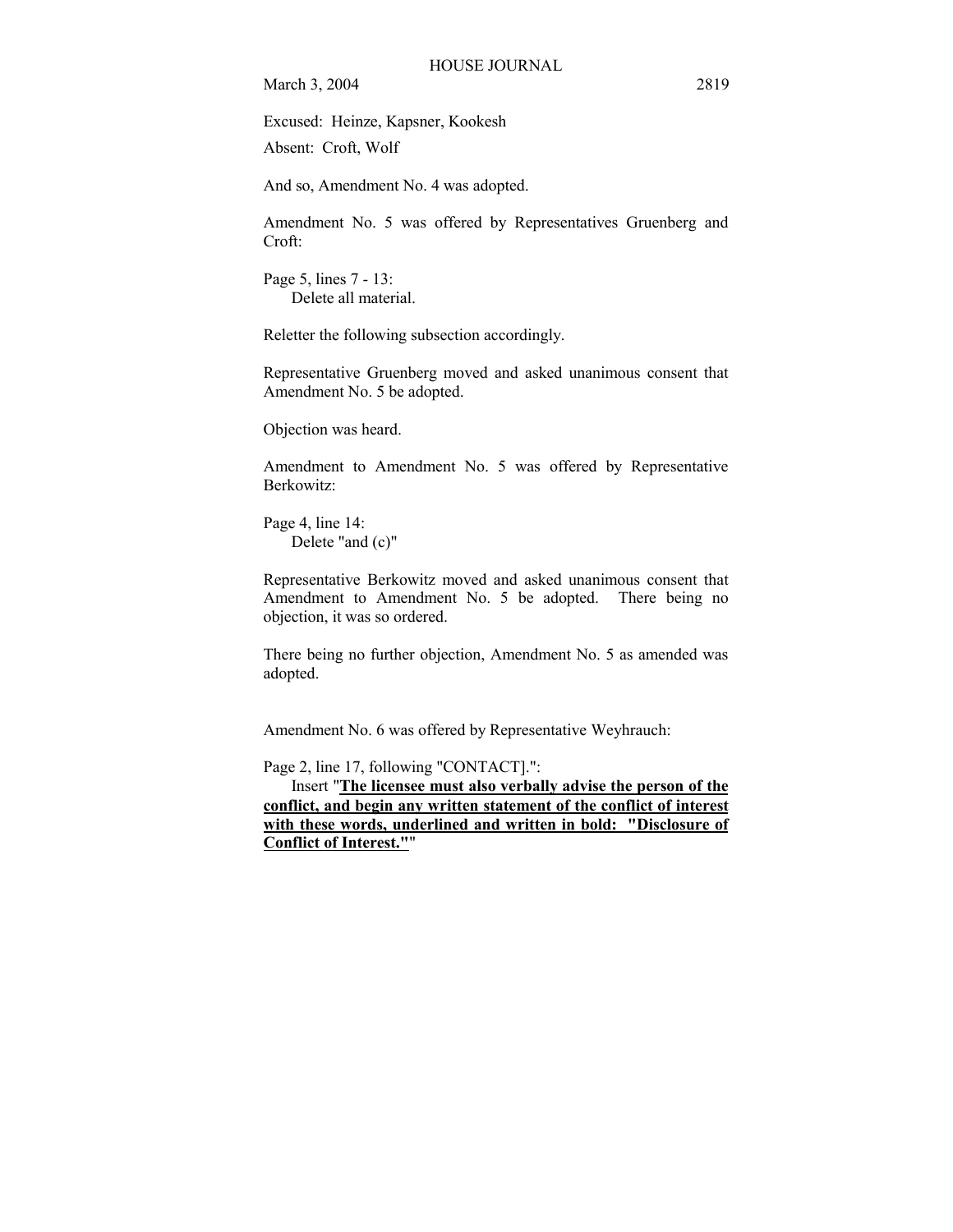Representative Weyhrauch moved and asked unanimous consent that Amendment No. 6 be adopted. There being no objection, it was so ordered.

Representative Coghill moved and asked unanimous consent that CSSSHB 29(JUD) am be considered engrossed, advanced to third reading, and placed on final passage. There being no objection, it was so ordered.

CSSSHB 29(JUD) am was read the third time.

The question being: "Shall CSSSHB 29(JUD) am pass the House?" The roll was taken with the following result:

CSSSHB 29(JUD) am Third Reading Final Passage

## **YEAS: 29 NAYS: 8 EXCUSED: 3 ABSENT: 0**

Yeas: Anderson, Chenault, Coghill, Crawford, Croft, Dahlstrom, Fate, Foster, Gatto, Harris, Hawker, Holm, Kohring, Kott, Lynn, Masek, McGuire, Meyer, Morgan, Moses, Rokeberg, Samuels, Seaton, Stepovich, Stoltze, Weyhrauch, Williams, Wilson, Wolf

Nays: Berkowitz, Cissna, Gara, Gruenberg, Guttenberg, Joule, Kerttula, Ogg

Excused: Heinze, Kapsner, Kookesh

And so, CSSSHB 29(JUD) am passed the House.

Representative Coghill moved and asked unanimous consent that the roll call on the passage of the bill be considered the roll call on the effective date clause. There being no objection, it was so ordered.

Representative Croft gave notice of reconsideration of the vote on CSSSHB 29(JUD) am.

The Speaker stated that, without objection, the House would revert to: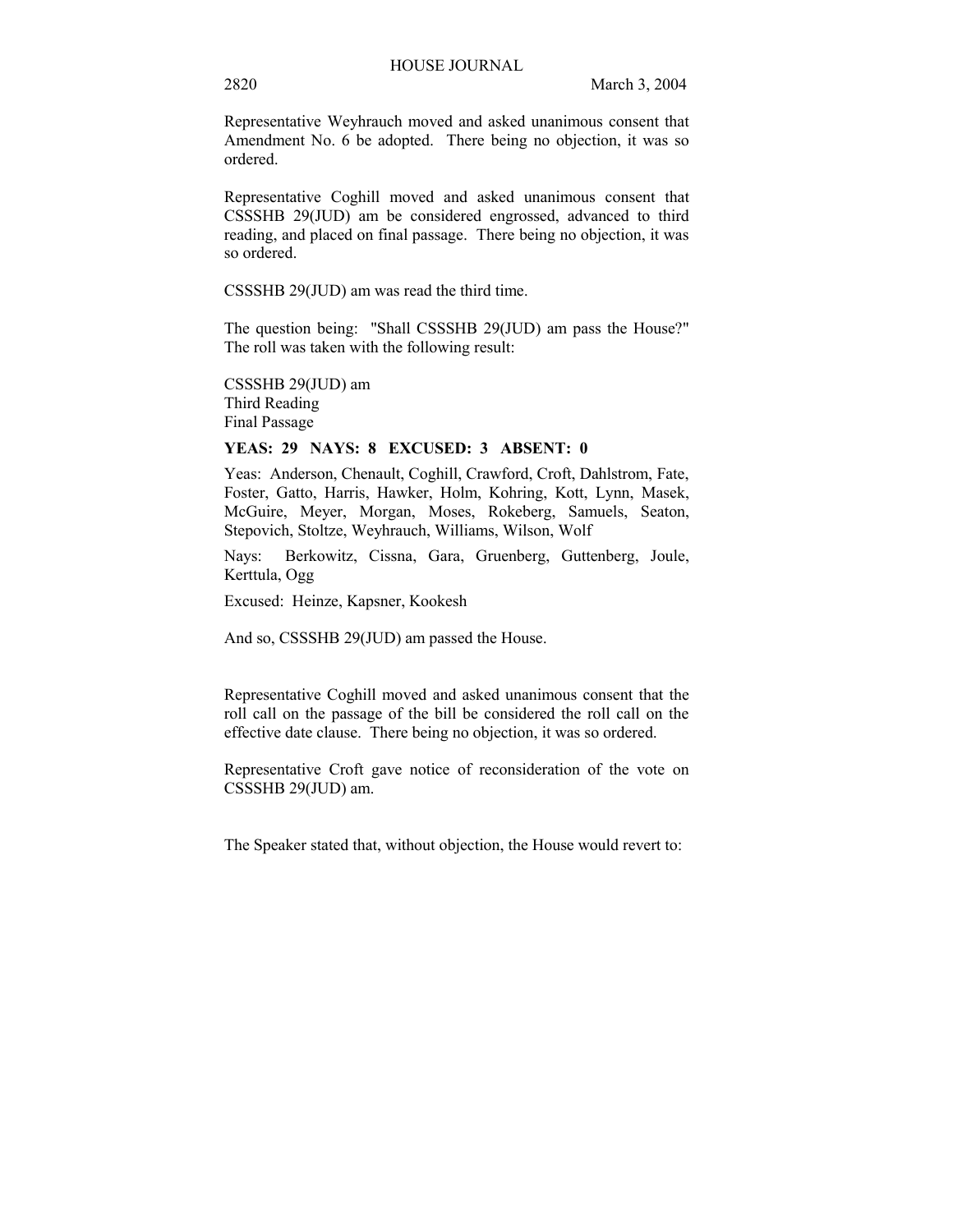## **MESSAGES FROM THE SENATE**

A message dated March 3, 2004, was read stating the Senate has passed the following and it is transmitted for consideration:

## **SB 348**

CS FOR SENATE BILL NO. 348(FIN) by the Senate Finance Committee, entitled:

"An Act approving and ratifying the sale of royalty oil by the State of Alaska to Flint Hills Resources Alaska, LLC, and Flint Hills Resources, LLC; and providing for an effective date."

was read the first time and referred to the Finance Committee.

#### **SECOND READING OF HOUSE BILLS**

(continued)

#### **HB 414**

The following was read the second time:

HOUSE BILL NO. 414 "An Act relating to filling the vacancy in the office of United

States senator, and to the definition of 'political party.'"

| with the:                    | Journal Page |
|------------------------------|--------------|
| STA RPT CS(STA) 3DP 1DNP 3NR | 2568         |
| FN1: ZERO(GOV)               | 2568         |
| JUD RPT CS(JUD) NT 5DP 2NR   | 2643         |
| FN1: ZERO(GOV)               | 2643         |

Representative Coghill moved and asked unanimous consent that the following committee substitute be adopted in lieu of the original bill:

CS FOR HOUSE BILL NO. 414(JUD) "An Act relating to filling a vacancy in the office of United States senator, and to the definition of 'political party.'"

There being no objection, it was so ordered.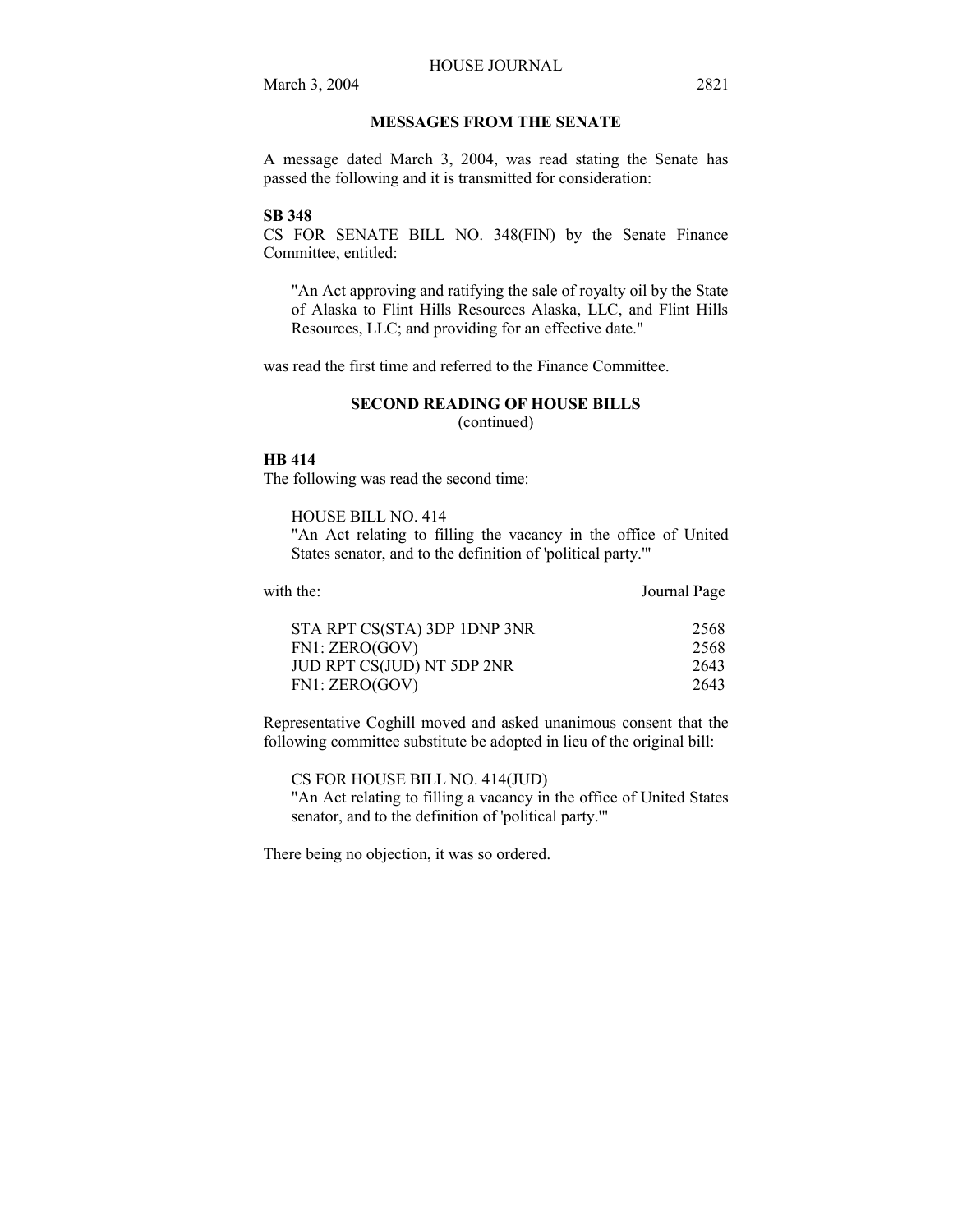Amendment No. 1 was offered by Representatives Gruenberg and McGuire:

Page 3, following line 27:

Insert a new bill section to read:

"**\* Sec. 9.** AS 15.45.010 is amended to read:

**Sec. 15.45.010. Provision and scope for use of the initiative**. The law-making powers assigned to the legislature**, including the power assigned to the legislature by the Seventeenth Amendment to the Constitution of the United States to direct how vacancies in the United States Senate shall be filled**, may be exercised by the people through the initiative. However, an initiative may not be proposed to dedicate revenue, to make or repeal appropriations, to create courts, to define the jurisdiction of courts or prescribe their rules, or to enact local or special legislation."

Renumber the following bill sections accordingly.

Representative Gruenberg moved and asked unanimous consent that Amendment No. 1 be adopted.

Representative Weyhrauch objected.

The question being: "Shall Amendment No. 1 be adopted?" The roll was taken with the following result:

CSHB 414(JUD) Second Reading Amendment No. 1

#### **YEAS: 12 NAYS: 25 EXCUSED: 3 ABSENT: 0**

Yeas: Anderson, Berkowitz, Cissna, Gara, Gruenberg, Guttenberg, Joule, Kerttula, Kohring, Masek, McGuire, Moses

Nays: Chenault, Coghill, Crawford, Croft, Dahlstrom, Fate, Foster, Gatto, Harris, Hawker, Holm, Kott, Lynn, Meyer, Morgan, Ogg, Rokeberg, Samuels, Seaton, Stepovich, Stoltze, Weyhrauch, Williams, Wilson, Wolf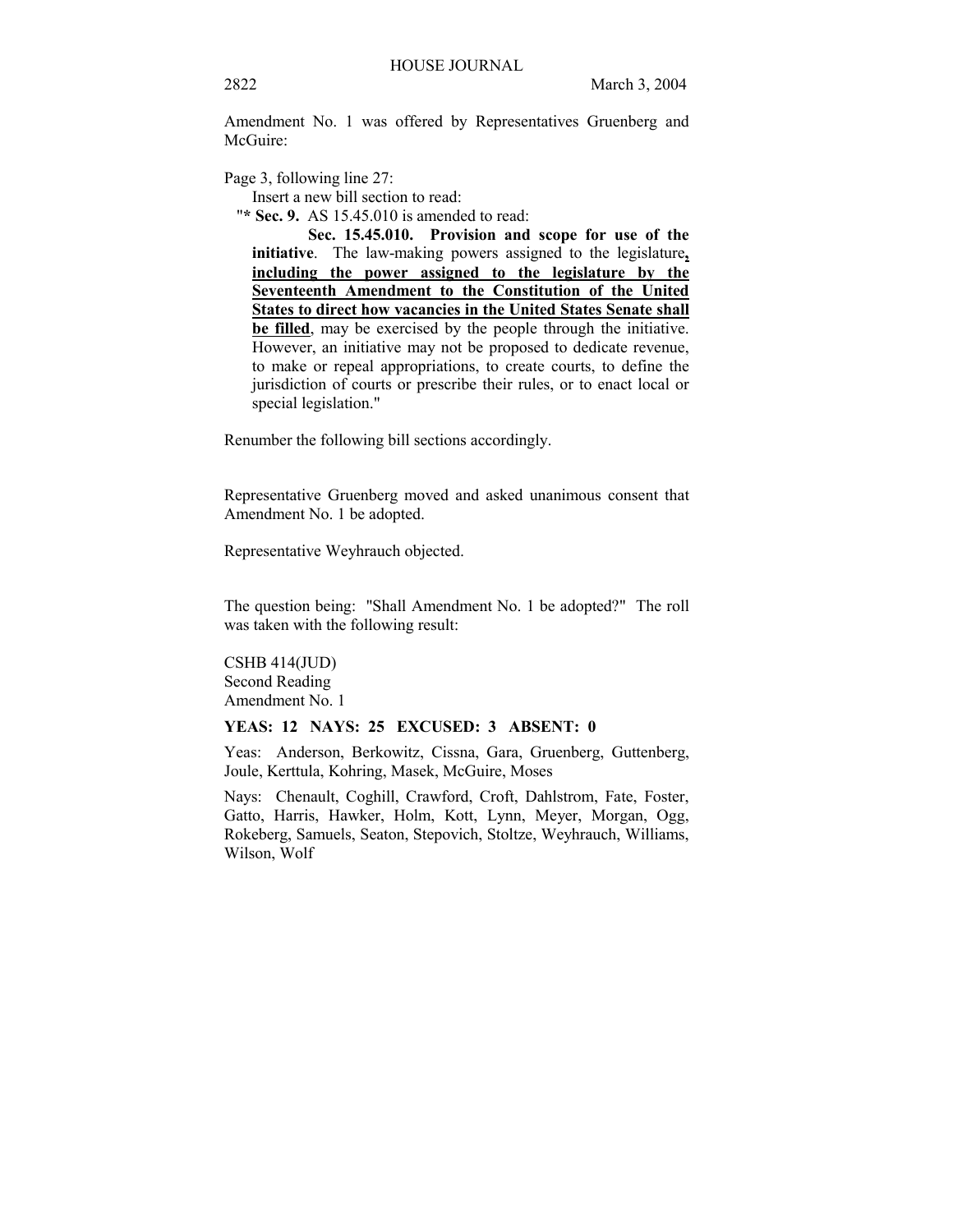Excused: Heinze, Kapsner, Kookesh Dahlstrom changed from "Yea" to "Nay".

And so, Amendment No. 1 was not adopted.

## **ANNOUNCEMENTS**

The following meetings today have been changed as indicated:

Judiciary Committee CHANGED TO: 1:45 p.m., 3/3

Resources Committee CHANGED TO: 1:45 p.m., 3/3

The Speaker stated that, without objection, the House would recess until 8:30 p.m.; and so, the House recessed at 1:11 p.m.

# **AFTER RECESS**

The Speaker called the House back to order at 8:40 p.m.

## **SECOND READING OF HOUSE BILLS**  (continued)

Representative Heinze, who had previously been excused from a call of the House today, was present.

## **HB 414**

Amendment No. 2 was offered by Representative Berkowitz:

Page 1, line 1 (title amendment): Delete "**to filling a vacancy in the office of United States senator, and**"

Delete Sections 1 - 8 and 10.

Renumber the remaining section accordingly.

Representative Berkowitz moved and asked unanimous consent that Amendment No. 2 be adopted.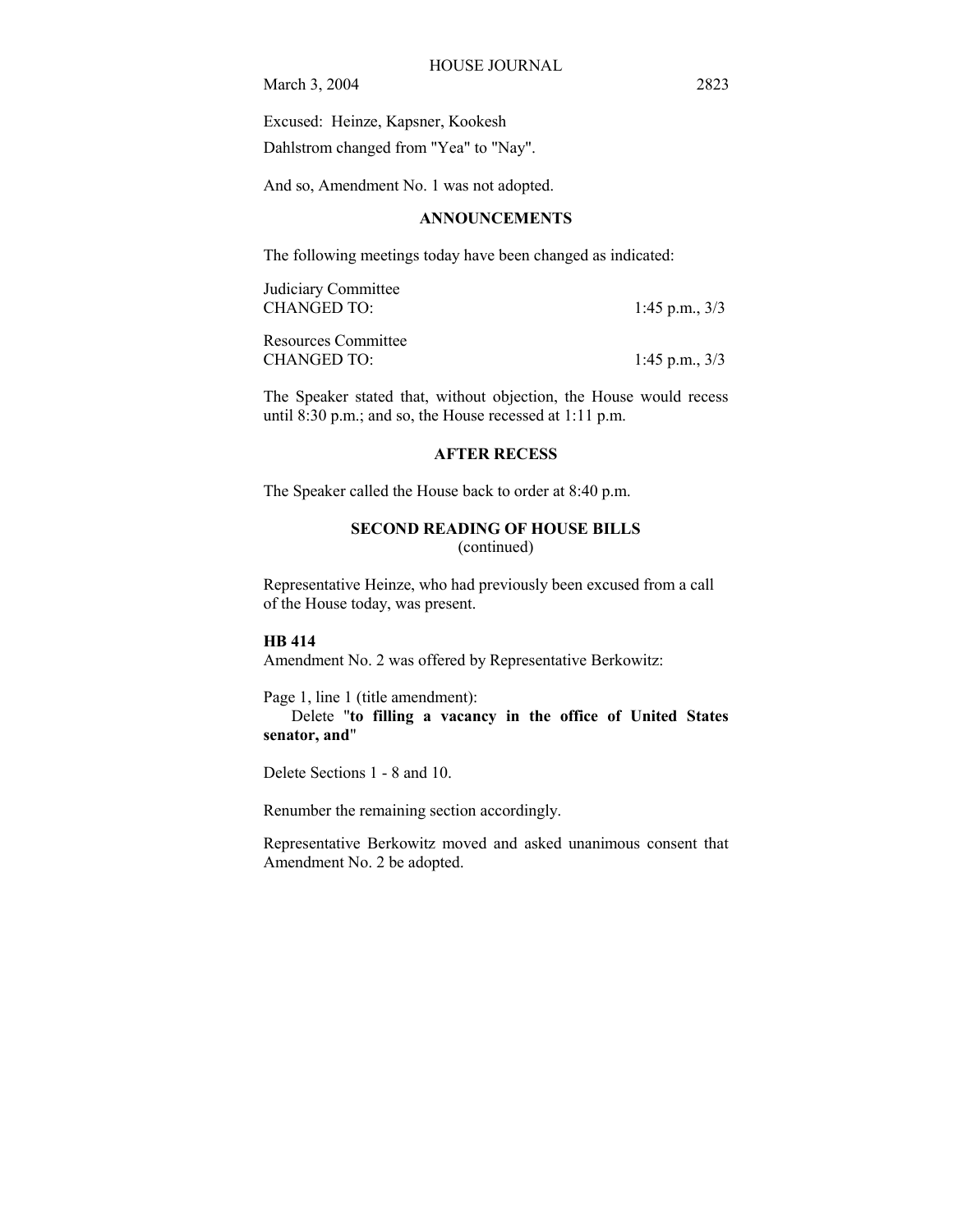Representative McGuire objected.

Representative Berkowitz rose to a point of order.

The Speaker cautioned against impugning the motives of members.

The question being: "Shall Amendment No. 2 be adopted?" The roll was taken with the following result:

CSHB 414(JUD) Second Reading Amendment No. 2

## **YEAS: 9 NAYS: 29 EXCUSED: 2 ABSENT: 0**

Yeas: Berkowitz, Cissna, Crawford, Gara, Gruenberg, Guttenberg, Joule, Kerttula, Moses

Nays: Anderson, Chenault, Coghill, Croft, Dahlstrom, Fate, Foster, Gatto, Harris, Hawker, Heinze, Holm, Kohring, Kott, Lynn, Masek, McGuire, Meyer, Morgan, Ogg, Rokeberg, Samuels, Seaton, Stepovich, Stoltze, Weyhrauch, Williams, Wilson, Wolf

Excused: Kapsner, Kookesh

And so, Amendment No. 2 was not adopted.

Representative Coghill moved and asked unanimous consent that CSHB 414(JUD) be considered engrossed, advanced to third reading, and placed on final passage.

Representative Berkowitz objected.

CSHB 414(JUD) will advance to third reading on tomorrow's calendar.

# **HOUSE BILLS IN SECOND READING**

## **HB 15**

The following, which had been held in second reading from the March 1, 2004, calendar (page 2792), was again before the House: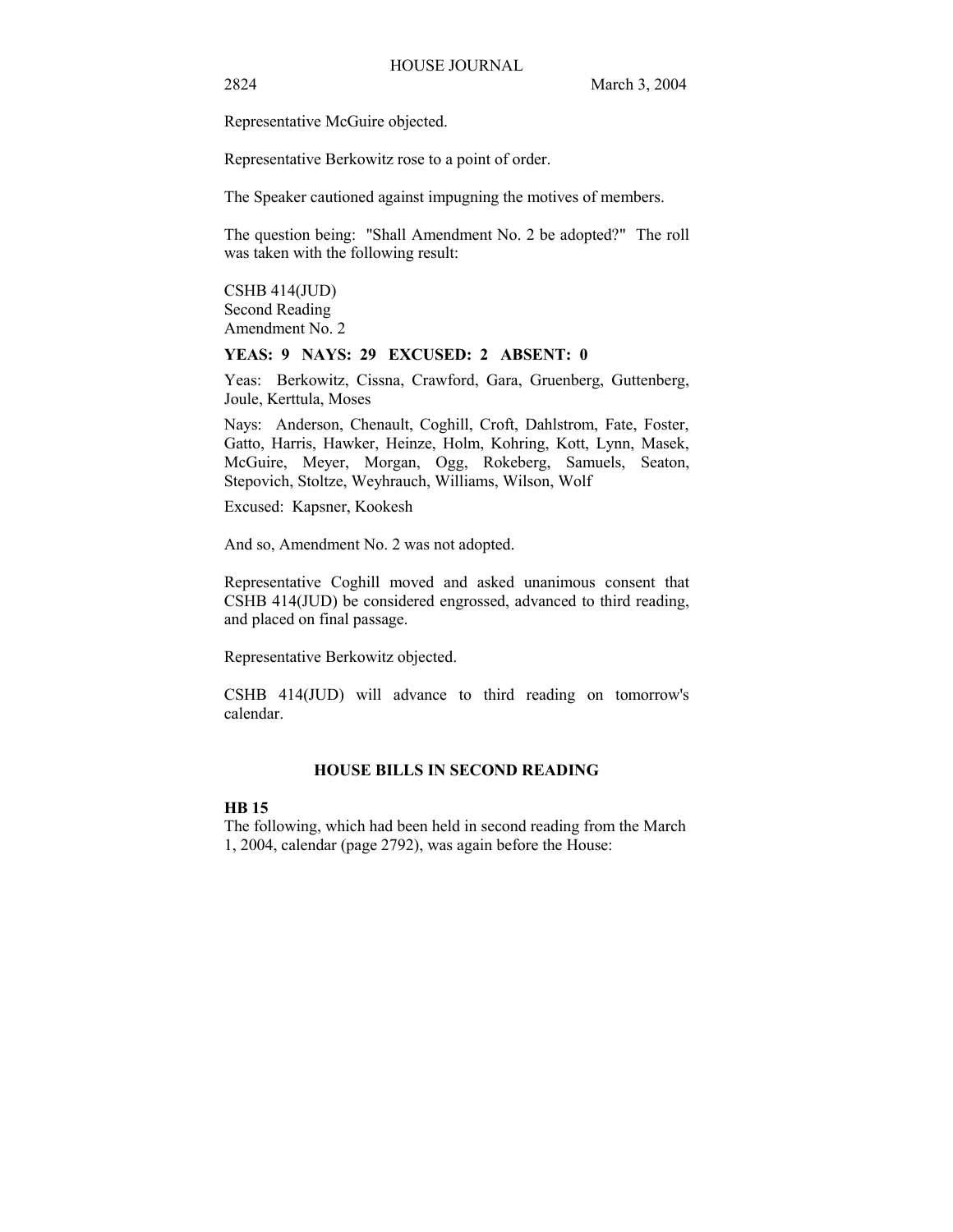CS FOR HOUSE BILL NO. 15(FIN)

"An Act relating to fair trade practices and consumer protection, to telephone solicitations, to charitable solicitations; and providing for an effective date."

Amendment No. 1 was offered by Representatives Gruenberg and Fate:

Page 2, line 2, following "**in**": Insert "**the**"

Page 2, line 29: Delete "a" Insert "**the** [A]"

Page 4, line 14, following "Commission and": Insert "the"

Page 7, line 8, following "or": Insert "repeatedly"

Page 7, line 9: Delete "repeatedly"

Representative Gruenberg moved and asked unanimous consent that Amendment No. 1 be adopted. There being no objection, it was so ordered.

Representative Coghill moved and asked unanimous consent that CSHB 15(FIN) am be considered engrossed, advanced to third reading, and placed on final passage. There being no objection, it was so ordered.

CSHB 15(FIN) am was read the third time.

The question being: "Shall CSHB 15(FIN) am pass the House?" The roll was taken with the following result: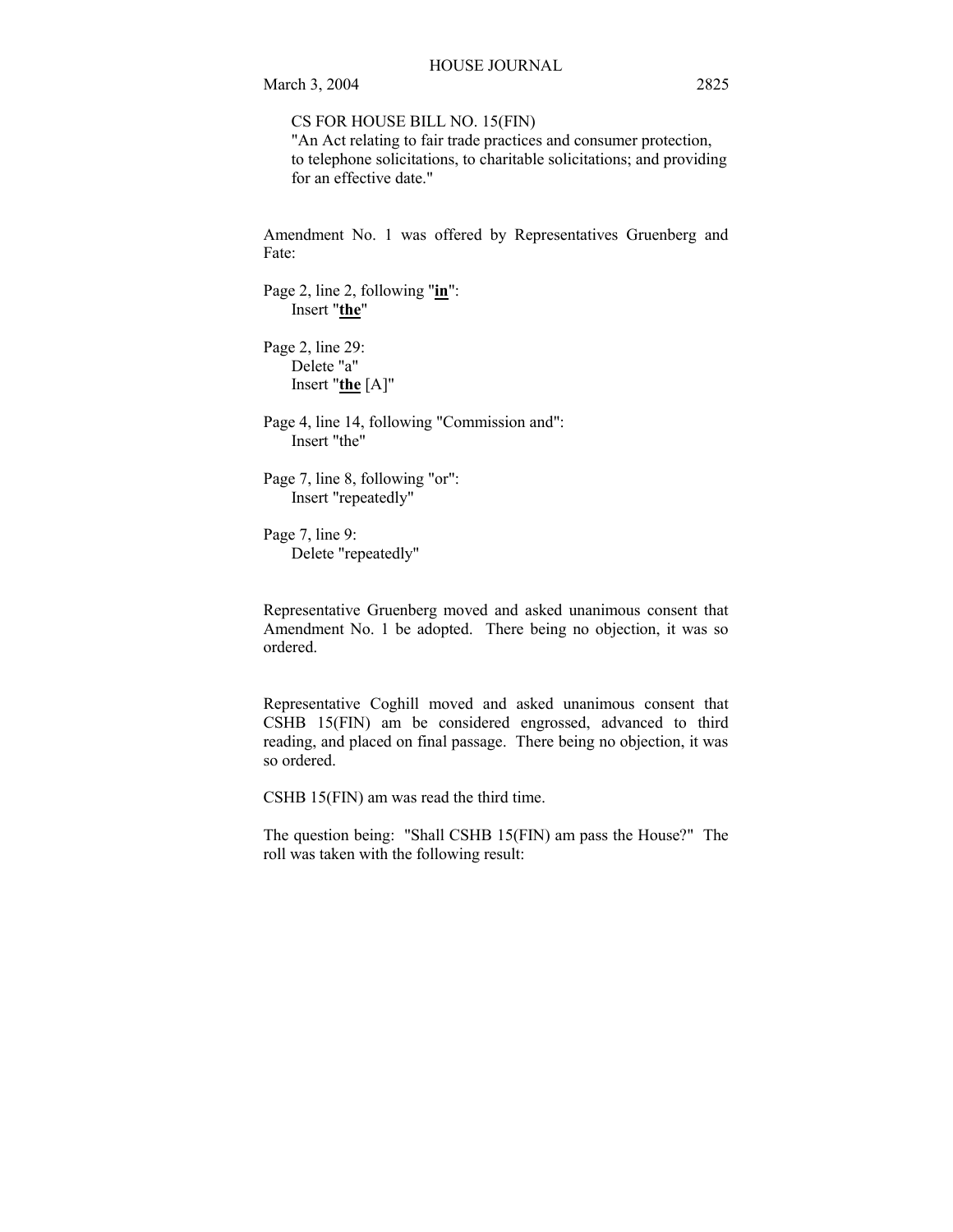CSHB 15(FIN) am Third Reading Final Passage

# **YEAS: 35 NAYS: 1 EXCUSED: 2 ABSENT: 2**

Yeas: Anderson, Berkowitz, Chenault, Cissna, Coghill, Crawford, Croft, Dahlstrom, Fate, Foster, Gara, Gatto, Gruenberg, Guttenberg, Hawker, Heinze, Holm, Joule, Kerttula, Kott, Lynn, Masek, McGuire, Meyer, Morgan, Moses, Ogg, Rokeberg, Samuels, Seaton, Stepovich, Stoltze, Weyhrauch, Wilson, Wolf

Nays: Kohring

Excused: Kapsner, Kookesh

Absent: Harris, Williams

And so, CSHB 15(FIN) am passed the House.

Representative Coghill moved and asked unanimous consent that the roll call on the passage of the bill be considered the roll call on the effective date clause. There being no objection, it was so ordered.

CSHB 15(FIN) am was referred to the Chief Clerk for engrossment.

## **THIRD READING OF HOUSE BILLS**

## **HB 349**

The following, which was advanced to third reading from the March 1, 2004, calendar (page 2793), was read the third time:

CS FOR HOUSE BILL NO. 349(JUD) am "An Act amending Rule 412, Alaska Rules of Evidence."

Representative Kerttula moved and asked unanimous consent that CSHB 349(JUD) am be returned to second reading for the specific purpose of considering Amendment No. 2. There being no objection, it was so ordered.

Amendment No. 2 was offered by Representative Kerttula: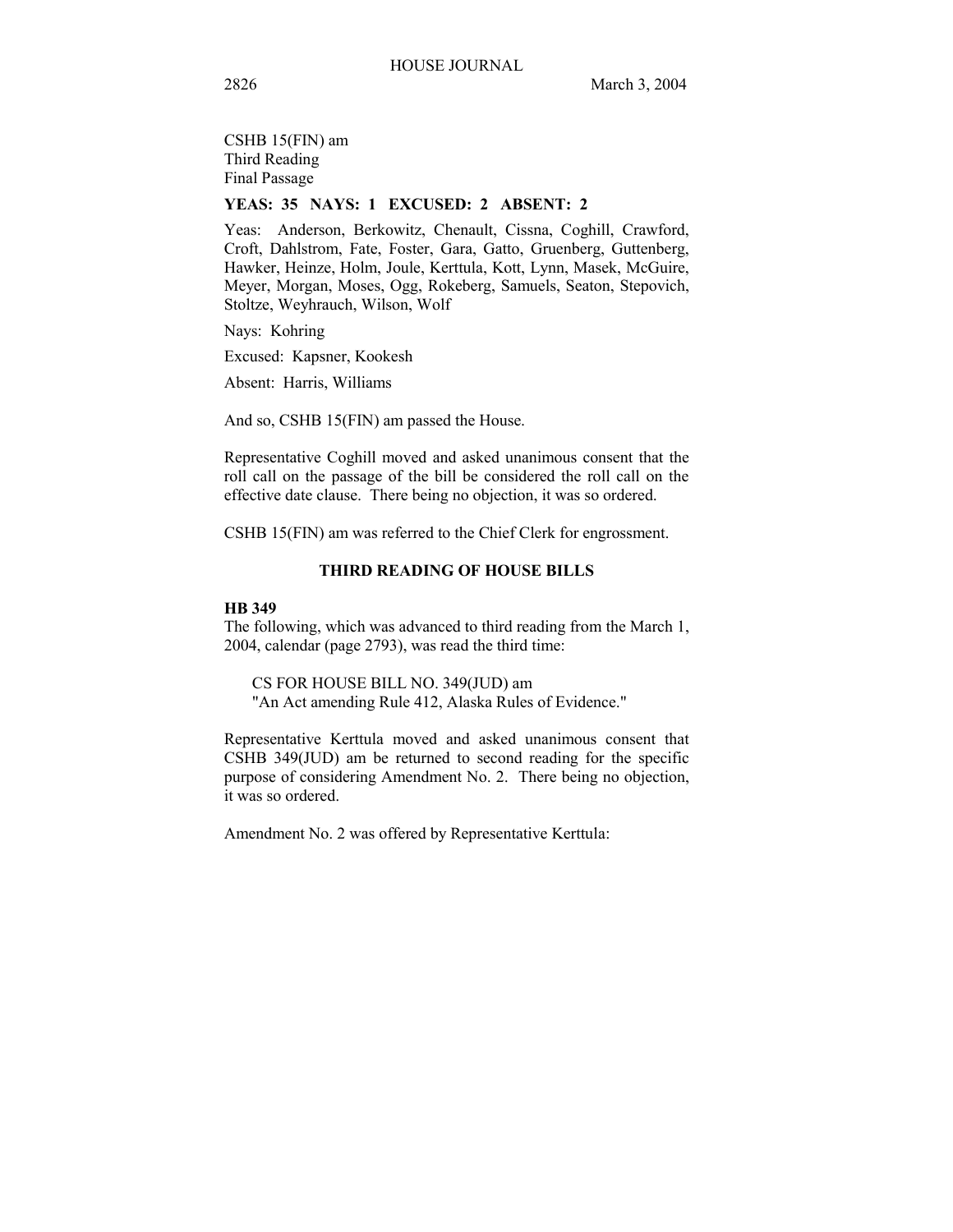## Page 2, lines 2 and 12, following "**shows**": Insert "**by clear and convincing evidence**"

Representative Kerttula moved and asked unanimous consent that Amendment No. 2 be adopted.

Representative Samuels objected.

The question being: "Shall Amendment No. 2 be adopted?" The roll was taken with the following result:

CSHB 349(JUD) am Second Reading Amendment No. 2

## **YEAS: 12 NAYS: 26 EXCUSED: 2 ABSENT: 0**

Yeas: Berkowitz, Cissna, Crawford, Croft, Gara, Gruenberg, Guttenberg, Joule, Kerttula, Masek, Moses, Weyhrauch

Nays: Anderson, Chenault, Coghill, Dahlstrom, Fate, Foster, Gatto, Harris, Hawker, Heinze, Holm, Kohring, Kott, Lynn, McGuire, Meyer, Morgan, Ogg, Rokeberg, Samuels, Seaton, Stepovich, Stoltze, Williams, Wilson, Wolf

Excused: Kapsner, Kookesh

And so, Amendment No. 2 was not adopted.

Representative Kerttula moved and asked unanimous consent that CSHB 349(JUD) am be returned to second reading for the specific purpose of considering Amendment No. 3. There being no objection, it was so ordered.

Amendment No. 3 was offered by Representative Kerttula:

Page 2, line 6, following "**requirement;**" insert "**and**" "**(iii) the prosecution informs the trier of fact of any violations of law, including violations of constitutional rights that occurred in obtaining the statement;**"

Page 2, line 14, following "**appropriate**":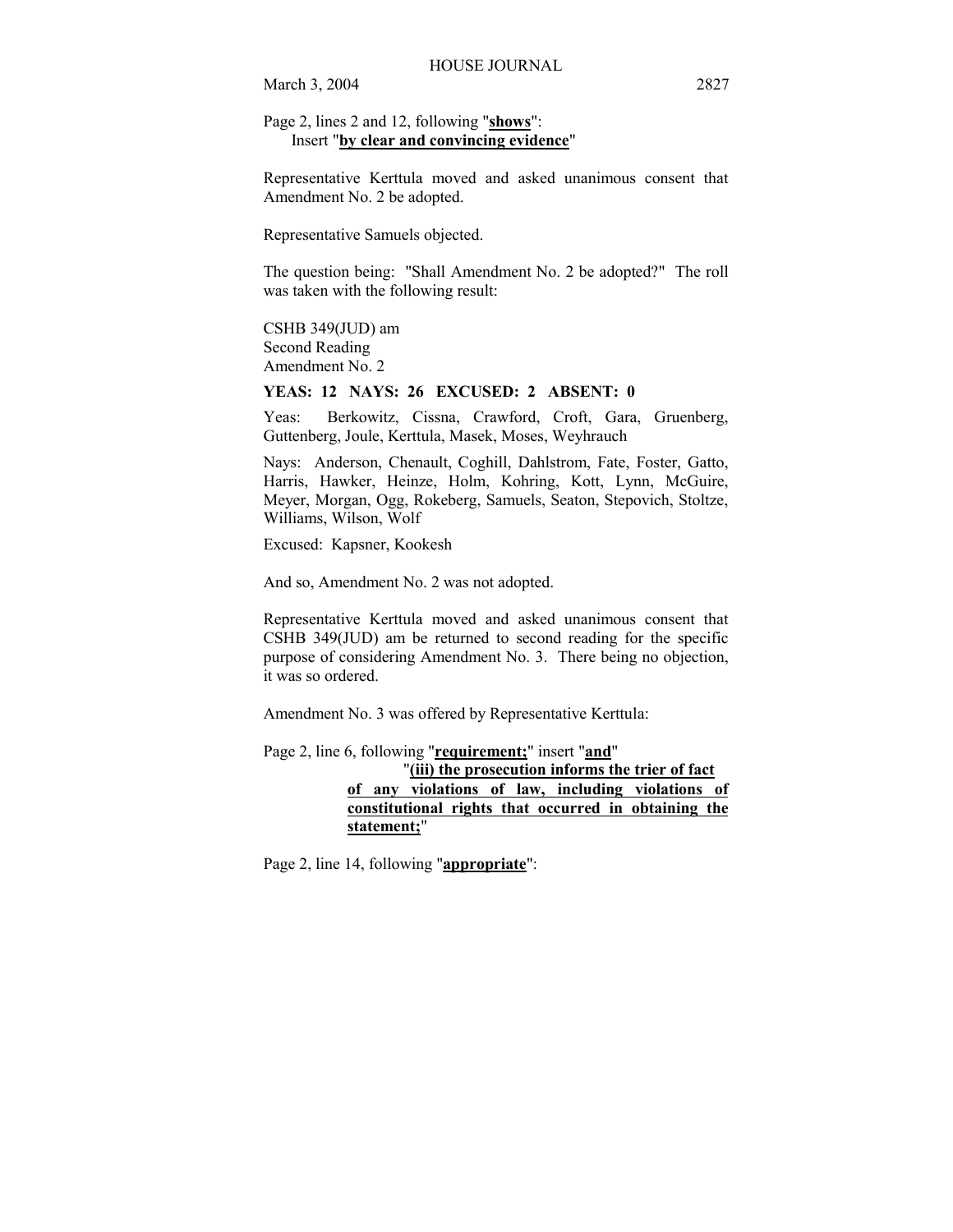## Insert "**, and informs the trier of fact of any violations of law, including violations of constitutional rights that occurred in obtaining the statement**"

Representative Kerttula moved and asked unanimous consent that Amendment No. 3 be adopted.

Representative Samuels objected.

The question being: "Shall Amendment No. 3 be adopted?" The roll was taken with the following result:

CSHB 349(JUD) am Second Reading Amendment No. 3

#### **YEAS: 14 NAYS: 23 EXCUSED: 2 ABSENT: 1**

Yeas: Berkowitz, Cissna, Coghill, Crawford, Croft, Gara, Gruenberg, Guttenberg, Heinze, Joule, Kerttula, Kott, Masek, Moses

Nays: Anderson, Chenault, Dahlstrom, Fate, Foster, Gatto, Harris, Hawker, Holm, Kohring, Lynn, McGuire, Meyer, Morgan, Ogg, Rokeberg, Samuels, Seaton, Stepovich, Stoltze, Weyhrauch, Wilson, Wolf

Excused: Kapsner, Kookesh

Absent: Williams

And so, Amendment No. 3 was not adopted.

Representative Berkowitz moved and asked unanimous consent that CSHB 349(JUD) am be returned to second reading for the specific purpose of considering Amendment No. 4. There being no objection, it was so ordered.

Amendment No. 4 (to CSHB 349(JUD) am (page 2792)) was offered by Representative Berkowitz:

Page 1, line 15 and page 2, line 12:

Delete "**, codefendant, or a former defendant in the case**"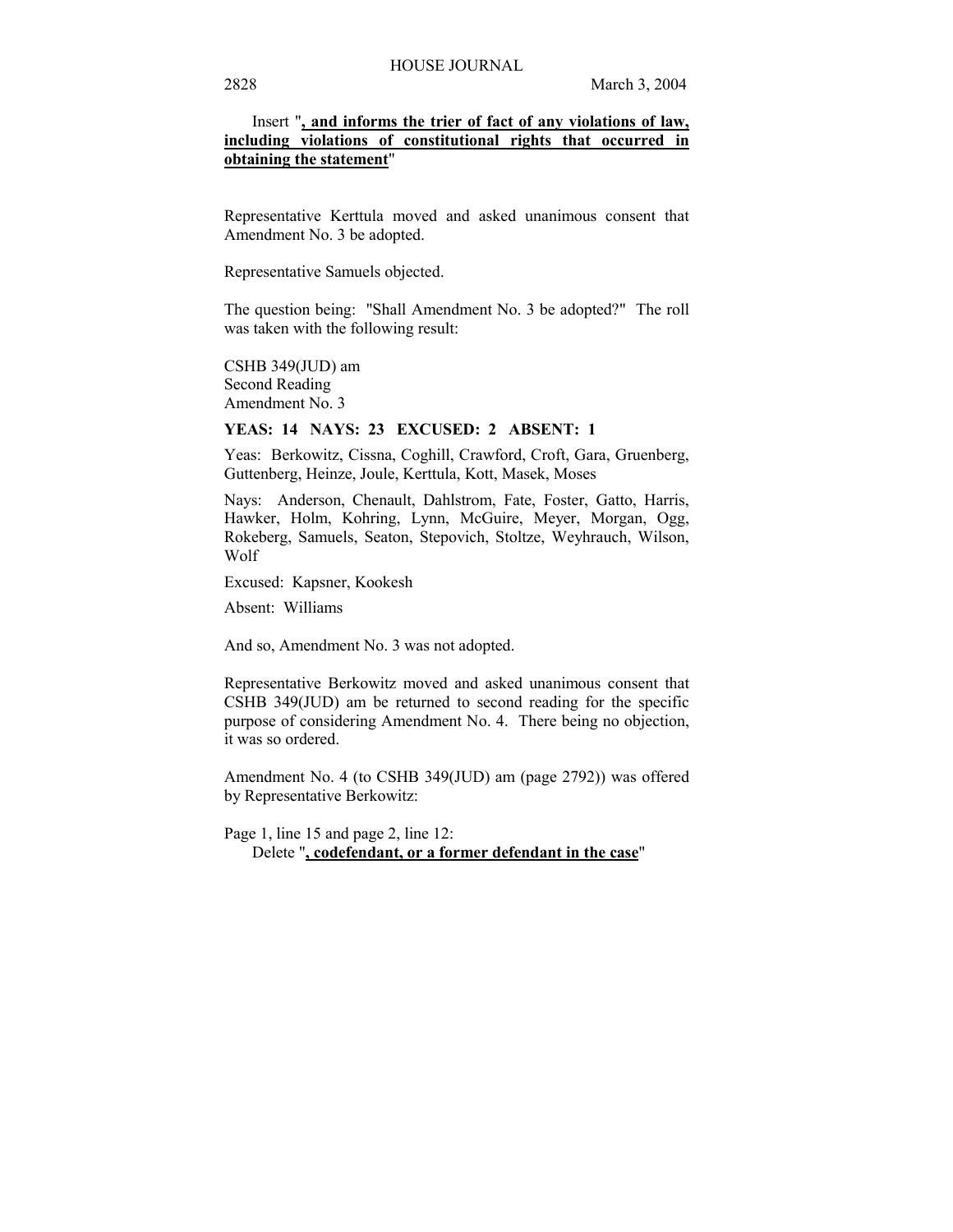Page 2, line 14:

Delete "**codefendant, or a former defendant ,**"

Representative Berkowitz moved and asked unanimous consent that Amendment No. 4 be adopted.

Representative Samuels objected.

The question being: "Shall Amendment No. 4 be adopted?" The roll was taken with the following result:

CSHB 349(JUD) am Second Reading Amendment No. 4

**YEAS: 9 NAYS: 28 EXCUSED: 2 ABSENT: 1** 

Yeas: Berkowitz, Cissna, Gruenberg, Guttenberg, Heinze, Kerttula, Kott, Masek, Moses

Nays: Anderson, Chenault, Coghill, Crawford, Croft, Dahlstrom, Fate, Foster, Gara, Gatto, Harris, Hawker, Holm, Joule, Kohring, Lynn, McGuire, Meyer, Morgan, Ogg, Rokeberg, Samuels, Seaton, Stepovich, Stoltze, Weyhrauch, Wilson, Wolf

Excused: Kapsner, Kookesh

Absent: Williams

And so, Amendment No. 4 was not adopted.

Representative Gruenberg moved and asked unanimous consent that CSHB 349(JUD) am be returned to second reading for the specific purpose of considering Amendment No. 5. There being no objection, it was so ordered.

Amendment No. 5 was offered by Representatives Gruenberg and Samuels:

Page 2, line 14, following "**former defendant**": Insert "**in the case**"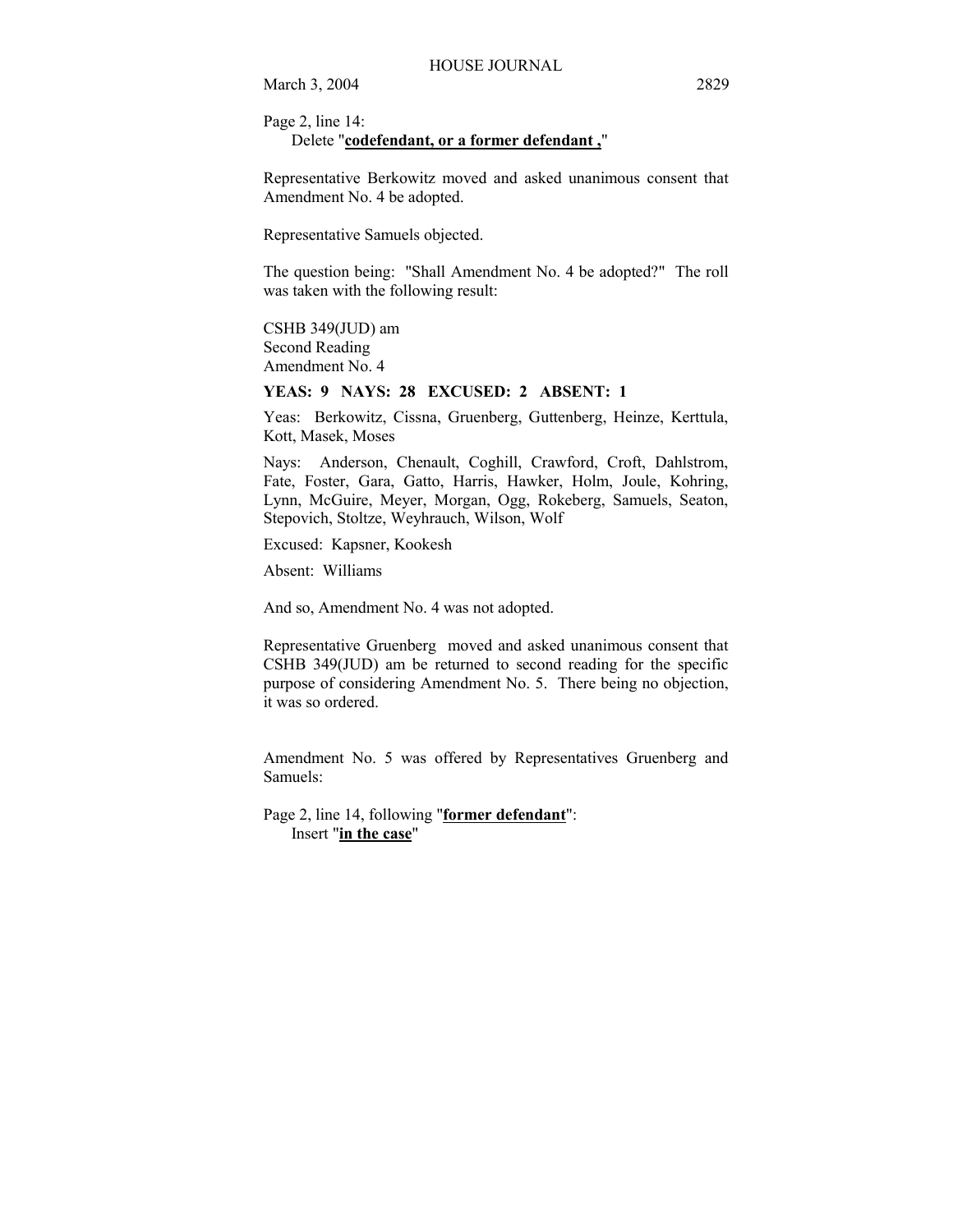Representative Gruenberg moved and asked unanimous consent that Amendment No. 5 be adopted. There being no objection, it was so ordered.

Representative Samuels placed a call of the House.

The call was satisfied.

The question being: "Shall CSHB 349(JUD) am pass the House?" The roll was taken with the following result:

CSHB 349(JUD) am Third Reading Final Passage

## **YEAS: 34 NAYS: 4 EXCUSED: 2 ABSENT: 0**

Yeas: Anderson, Berkowitz, Chenault, Cissna, Coghill, Crawford, Croft, Dahlstrom, Fate, Foster, Gatto, Gruenberg, Harris, Hawker, Heinze, Holm, Joule, Kohring, Kott, Lynn, Masek, McGuire, Meyer, Morgan, Ogg, Rokeberg, Samuels, Seaton, Stepovich, Stoltze, Weyhrauch, Williams, Wilson, Wolf

Nays: Gara, Guttenberg, Kerttula, Moses

Excused: Kapsner, Kookesh

And so, CSHB 349(JUD) am passed the House.

Representative Coghill moved and asked unanimous consent that the roll call on the passage of the bill be considered the roll call on the court rule change. There being no objection, it was so ordered.

CSHB 349(JUD) am was referred to the Chief Clerk for engrossment.

## **LEGISLATIVE CITATIONS**

Representative Coghill moved and asked unanimous consent that the House approve the citation on the calendar. There being no objection, the following citation was approved and sent to enrolling: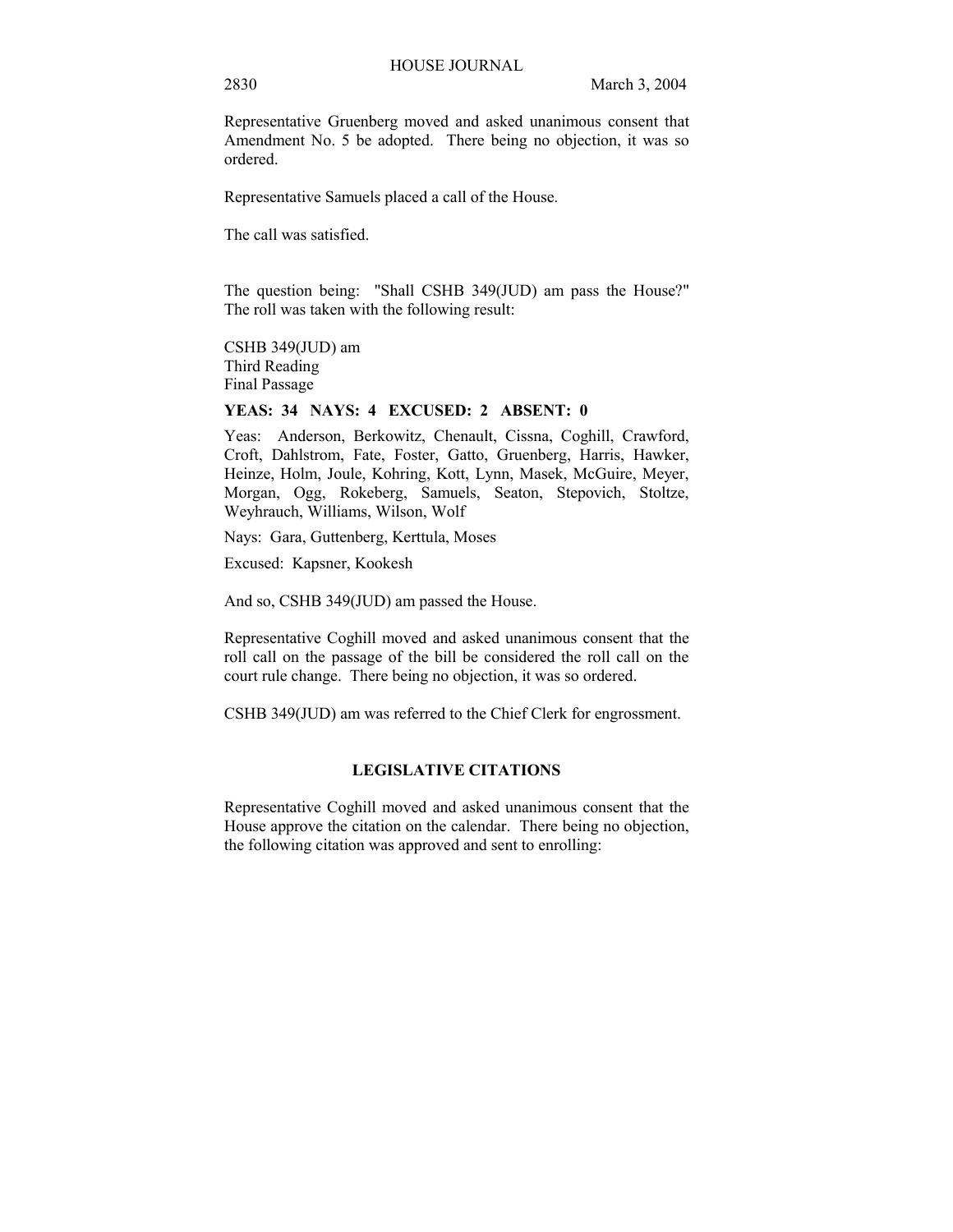Honoring - The Conference of Alaskans

By Representatives Guttenberg, Kott, Anderson, Berkowitz, Chenault, Cissna, Crawford, Croft, Dahlstrom, Gara, Gruenberg, Harris, Hawker, Heinze, Joule, Kerttula, Kookesh, Lynn, McGuire, Meyer, Morgan, Ogg, Samuels, Seaton, Williams, Wilson, Wolf

## **UNFINISHED BUSINESS**

Representative Coghill moved and asked unanimous consent that the following members be excused from a call of the House. There being no objection, the members were excused as noted:

Representative Cissna - from 6:30 a.m., March 5 to 10:00 a.m., plane time, March 7, 2004

Representative Williams - from 9:00 a.m., March 5 to 10:00 p.m., plane time, March 7, 2004

Representative Heinze - from 7:30 p.m., March 5 to 10:00 p.m., plane time, March 7, 2004

Representative Anderson - from evening plane time, March 5 to morning plane time, March 8, 2004

Representative Holm - from 7:00 p.m., March 5 to 9:30 a.m., plane time, March 8, 2004

Representative Wolf - from 7:00 p.m., March 5 to 9:30 a.m., plane time, March 8, 2004

Representative McGuire - from 7:30 p.m., March 5 to 7:00 p.m., plane time, March 9, 2004

Representative Coghill - from 7:00 a.m., March 6 to 9:00 p.m., plane time, March 7, 2004

Representative Wilson - from morning plane time, March 6 to morning plane time, March 7, 2004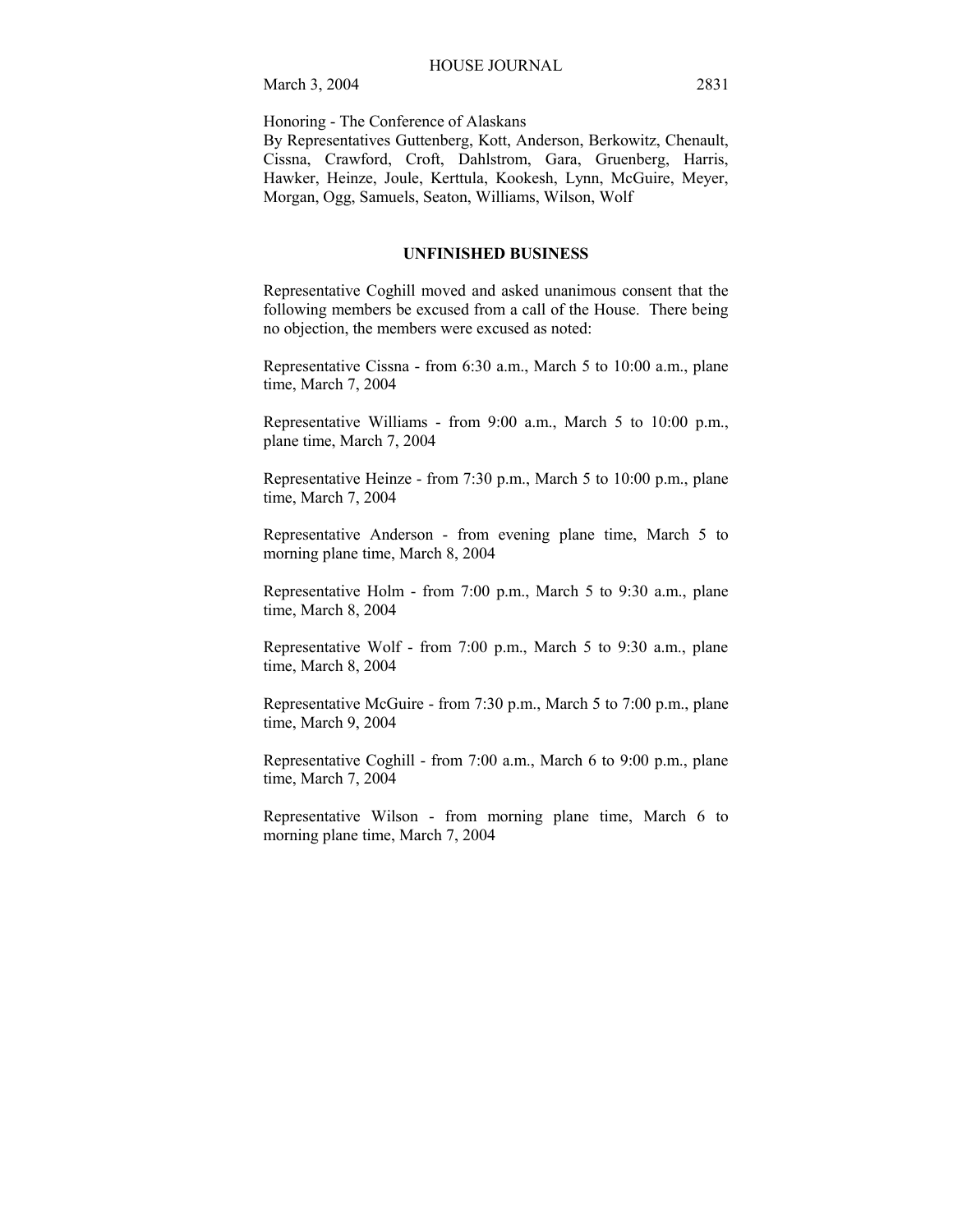Representative Gruenberg - from 7:00 a.m., March 6 to 10:00 a.m., plane time, March 9, 2004

## **HB 514**

The Speaker added a Finance Committee referral for the following:

HOUSE BILL NO. 514

"An Act relating to child support modification and enforcement, to the establishment of paternity by the child support enforcement agency, and to the crimes of criminal nonsupport and aiding the nonpayment of child support; amending Rule 90.3, Alaska Rules of Civil Procedure; and providing for an effective date."

HB 514 was removed from the Rules Committee and referred to the Finance Committee.

## **HCR 31**

Representative Morgan added his name as cosponsor to:

HOUSE CONCURRENT RESOLUTION NO. 31 Proclaiming March 2004 as Traumatic Brain Injury Awareness Month.

## **HB 15**

Representative Gruenberg added his name as cosponsor to:

CS FOR HOUSE BILL NO. 15(FIN) am

"An Act relating to fair trade practices and consumer protection, to telephone solicitations, to charitable solicitations; and providing for an effective date."

## **HB 29**

Representative Lynn added his name as cosponsor to:

CS FOR SPONSOR SUBSTITUTE FOR HOUSE BILL NO.  $29$ (JUD) am

"An Act relating to real estate licensees and real estate transactions; and providing for an effective date."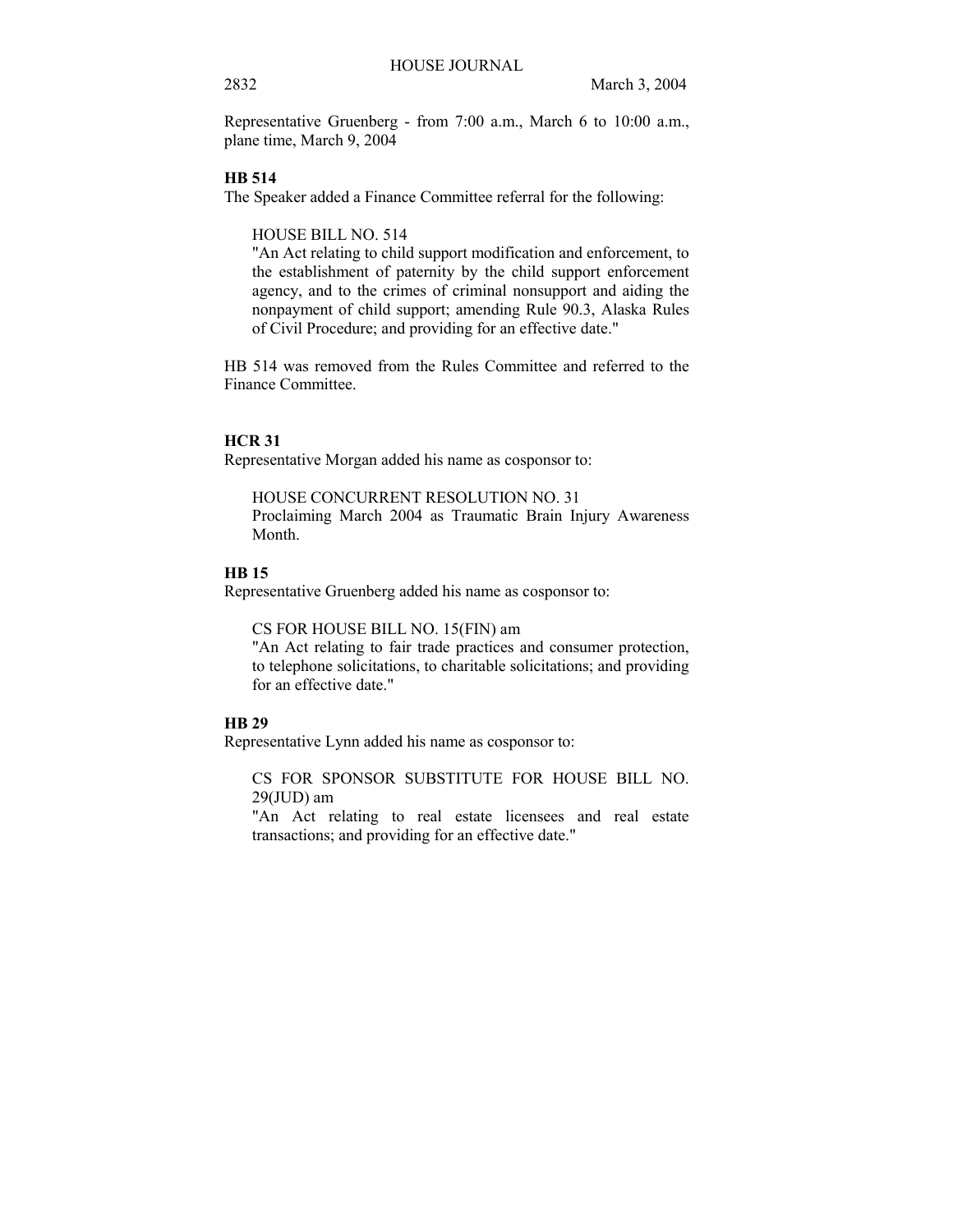## **HB 91**

Representative Hawker added his name as cosponsor to:

## HOUSE BILL NO. 91

"An Act relating to a cost-of-living allowance and medical benefits for retired peace officers after 20 years of credited service."

#### **HB 344**

Representative Croft added his name as cosponsor to:

#### HOUSE BILL NO. 344

"An Act relating to annual rental fees for mining claims, and providing for reduced royalties during the first three years of production."

#### **HB 385**

Representative Holm added his name as cosponsor to:

## HOUSE BILL NO. 385

"An Act relating to awarding child custody; and providing for an effective date."

#### **HB 495**

Representative Foster added his name as cosponsor to:

## HOUSE BILL NO. 495

"An Act relating to the four dam pool joint action agency; and providing for an effective date."

## **SB 348**

Representatives Coghill and Morgan added their names as cross sponsors to:

CS FOR SENATE BILL NO. 348(FIN)

"An Act approving and ratifying the sale of royalty oil by the State of Alaska to Flint Hills Resources Alaska, LLC, and Flint Hills Resources, LLC; and providing for an effective date."